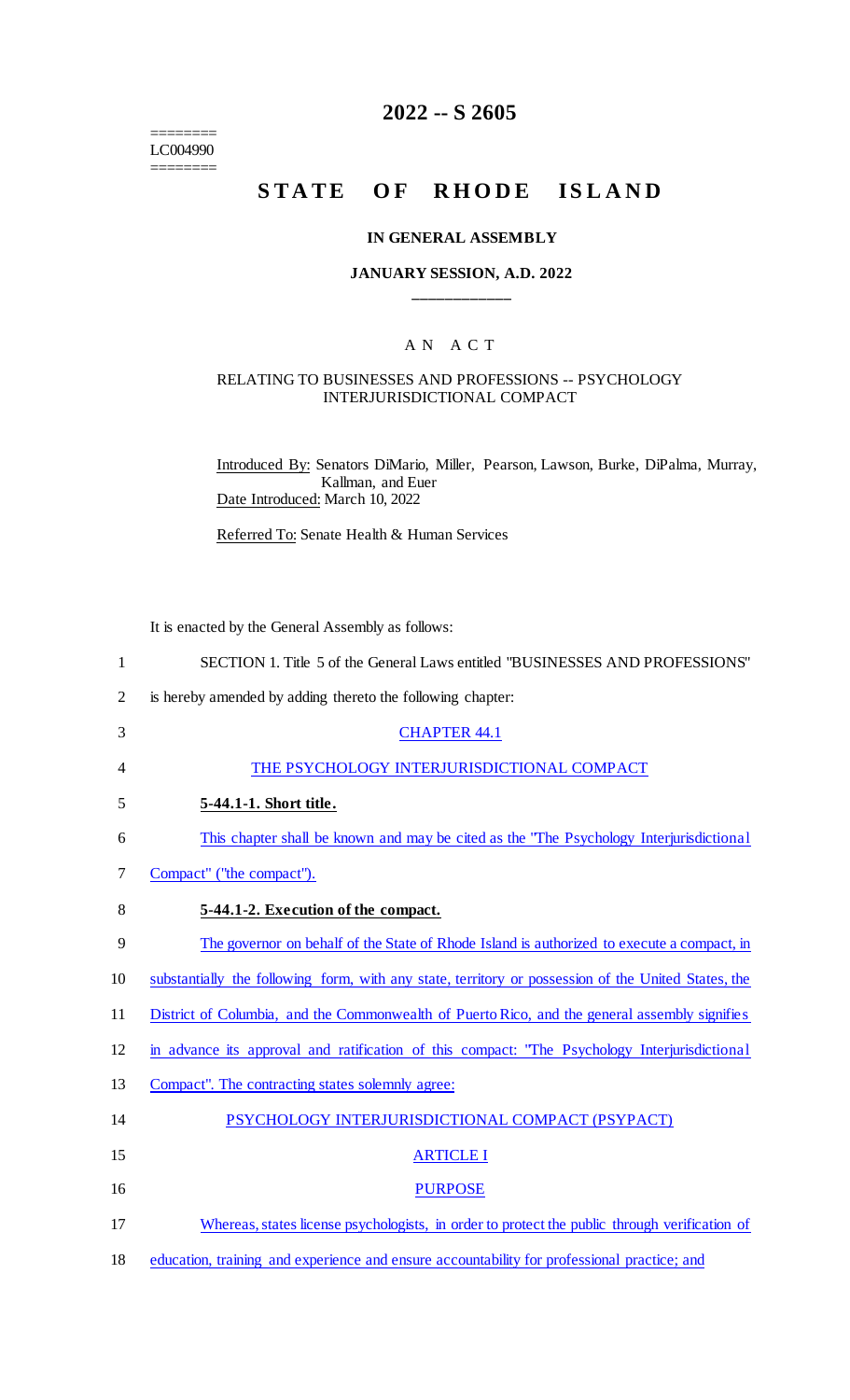| $\mathbf{1}$   | Whereas, this Compact is intended to regulate the day to day practice of telepsychology                |
|----------------|--------------------------------------------------------------------------------------------------------|
| $\overline{2}$ | (i.e. the provision of psychological services using telecommunication technologies)<br>by              |
| 3              | psychologists across state boundaries in the performance of their psychological practice as assigned   |
| 4              | by an appropriate authority; and                                                                       |
| 5              | Whereas, this Compact is intended to regulate the temporary in-person, face-to-face                    |
| 6              | practice of psychology by psychologists across state boundaries for thirty (30) days within a          |
| 7              | calendar year in the performance of their psychological practice as assigned by an appropriate         |
| 8              | authority; and                                                                                         |
| 9              | Whereas, this Compact is intended to authorize State Psychology Regulatory Authorities                 |
| 10             | to afford legal recognition, in a manner consistent with the terms of the Compact, to psychologists    |
| 11             | licensed in another state; and                                                                         |
| 12             | Whereas, this Compact recognizes that states have a vested interest in protecting the                  |
| 13             | public's health and safety through their licensing and regulation of psychologists and that such state |
| 14             | regulation will best protect public health and safety; and                                             |
| 15             | Whereas, this Compact does not apply when a psychologist is licensed in both the Home                  |
| 16             | and Receiving States; and                                                                              |
| 17             | Whereas, this Compact does not apply to permanent in-person, face-to-face practice, it                 |
| 18             | does allow for authorization of temporary psychological practice.                                      |
| 19             | Consistent with these principles, this Compact is designed to achieve the following                    |
| 20             | purposes and objectives:                                                                               |
| 21             | (1) Increase public access to professional psychological services by allowing for                      |
| 22             | telepsychological practice across state lines as well as temporary in-person, face-to-face services    |
| 23             | into a state which the psychologist is not licensed to practice psychology;                            |
| 24             | (2) Enhance the states' ability to protect the public's health and safety, especially                  |
| 25             | client/patient safety;                                                                                 |
| 26             | (3) Encourage the cooperation of Compact States in the areas of psychology licensure and               |
| 27             | regulation;                                                                                            |
| 28             | (4) Facilitate the exchange of information between Compact States regarding psychologist               |
| 29             | licensure, adverse actions and disciplinary history;                                                   |
| 30             | (5) Promote compliance with the laws governing psychological practice in each Compact                  |
| 31             | State; and                                                                                             |
| 32             | (6) Invest all Compact States with the authority to hold licensed psychologists accountable            |
| 33             | through the mutual recognition of Compact State licenses.                                              |
| 34             | <b>ARTICLE II</b>                                                                                      |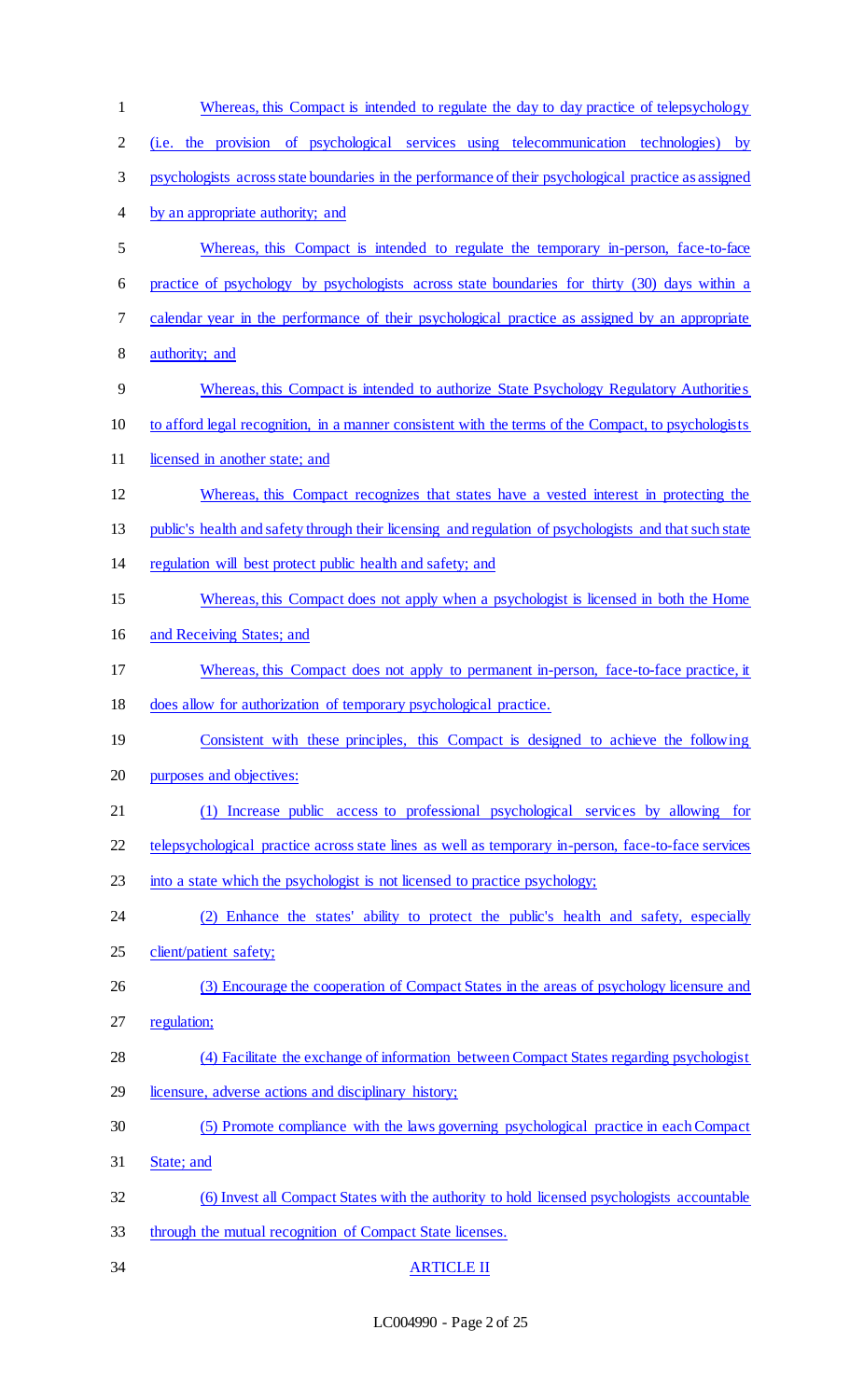| $\mathbf{1}$ | <b>DEFINITIONS</b>                                                                                 |
|--------------|----------------------------------------------------------------------------------------------------|
| $\mathbf{2}$ | (A) "Adverse Action" means any action taken by a State Psychology Regulatory Authority             |
| 3            | which finds a violation of a statute or regulation that is identified by the State Psychology      |
| 4            | Regulatory Authority as discipline and is a matter of public record.                               |
| 5            | (B) "Association of State and Provincial Psychology Boards (ASPPB)" means the                      |
| 6            | recognized membership organization composed of State and Provincial Psychology Regulatory          |
| 7            | Authorities responsible for the licensure and registration of psychologists throughout the United  |
| 8            | <b>States and Canada.</b>                                                                          |
| 9            | to Practice Interjurisdictional Telepsychology" means a licensed<br>"Authority<br>(C)              |
| 10           | psychologist's authority to practice telepsychology, within the limits authorized under this       |
| 11           | Compact, in another Compact State.                                                                 |
| 12           | (D) "Bylaws" means those Bylaws established by the Psychology Interjurisdictional                  |
| 13           | Compact Commission pursuant to Article X for its governance, or for directing and controlling its  |
| 14           | actions and conduct.                                                                               |
| 15           | (E) "Client/Patient" means the recipient of psychological services, whether psychological          |
| 16           | services are delivered in the context of healthcare, corporate, supervision, and/or consulting     |
| 17           | services.                                                                                          |
| 18           | (F) "Commissioner" means the voting representative appointed by each State Psychology              |
| 19           | Regulatory Authority pursuant to Article X.                                                        |
| 20           | (G) "Compact State" means a state, the District of Columbia, or United States territory that       |
| 21           | has enacted this Compact legislation and which has not withdrawn pursuant to Article XIII, Section |
| 22           | C or been terminated pursuant to Article XII, Section B.                                           |
| 23           | (H) "Coordinated Licensure Information System" also referred to as "Coordinated                    |
| 24           | Database" means an integrated process for collecting, storing, and sharing information on          |
| 25           | licensure and enforcement activities related to psychology licensure laws,<br>psychologists'       |
| 26           | Psychology Interjurisdictional Compact (PSYPACT) which is administered by the recognized           |
| 27           | membership organization composed of State and Provincial Psychology Regulatory Authorities.        |
| 28           | (I) "Confidentiality" means the principle that data or information is not made available or        |
| 29           | disclosed to unauthorized persons and/or processes.                                                |
| 30           | (J) "Day" means any part of a day in which psychological work is performed.                        |
| 31           | (K) "Distant State" means the Compact State where a psychologist is physically present             |
| 32           | (not through the use of telecommunications technologies), to provide temporary in-person, face-to- |
| 33           | face psychological services.                                                                       |
| 34           | (L) "e-Passport" means a certificate issued by the Association of State and Provincial             |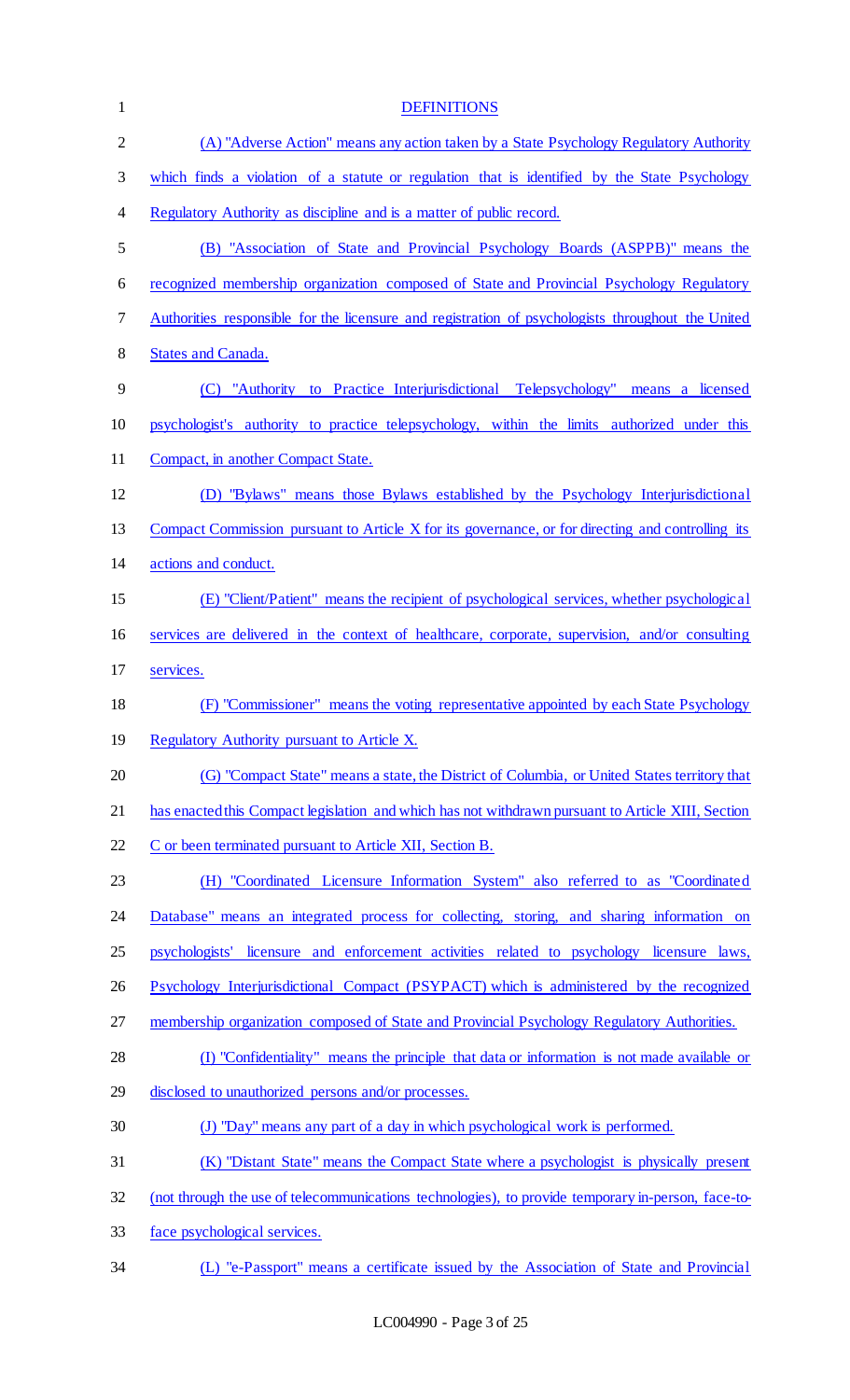Psychology Boards (ASPPB) that promotes the standardization in the criteria of interjurisdictional telepsychology practice and facilitates the process for licensed psychologists to provide telepsychological services across state lines. (M) "Executive Board" means a group of directors elected or appointed to act on behalf of, and within the powers granted to them by, the Commission. (N) "Home State" means a Compact State where a psychologist is licensed to practice psychology. If the psychologist is licensed in more than one Compact State and is practicing under 8 the Authorization to Practice Interjurisdictional Telepsychology, the Home State is the Compact State where the psychologist is physically present when the telepsychological services are delivered. If the psychologist is licensed in more than one Compact State and is practicing under the Temporary Authorization to Practice, the Home State is any Compact State where the psychologist is licensed. (O) "Identity History Summary" means a summary of information retained by the FBI, or other designee with similar authority, in connection with arrests and, in some instances, federal employment, naturalization, or military service. (P) "In-Person, Face-to-Face" means interactions in which the psychologist and the client/patient are in the same physical space and which does not include interactions that may occur through the use of telecommunication technologies. (Q) "Interjurisdictional Practice Certificate" (IPC) means a certificate issued by the Association of State and Provincial Psychology Boards (ASPPB) that grants temporary authority to practice based on notification to the State Psychology Regulatory Authority of intention to practice temporarily, and verification of one's qualifications for such practice. (R) "License" means authorization by a State Psychology Regulatory Authority to engage 24 in the independent practice of psychology, which would be unlawful without the authorization. (S) "Non-Compact State" means any State which is not at the time a Compact State. (T) "Psychologist" means an individual licensed for the independent practice of psychology. (U) "Psychology Interjurisdictional Compact Commission" also referred to as "Commission" means the national administration of which all Compact States are members. (V) "Receiving State" means a Compact State where the client/patient is physically located when the telepsychological services are delivered. (W) "Rule" means a written statement by the Psychology Interjurisdictional Compact 33 Commission promulgated pursuant to Article XI of the Compact that is of general applicability, implements, interprets, or prescribes a policy or provision of the Compact, or an organizational,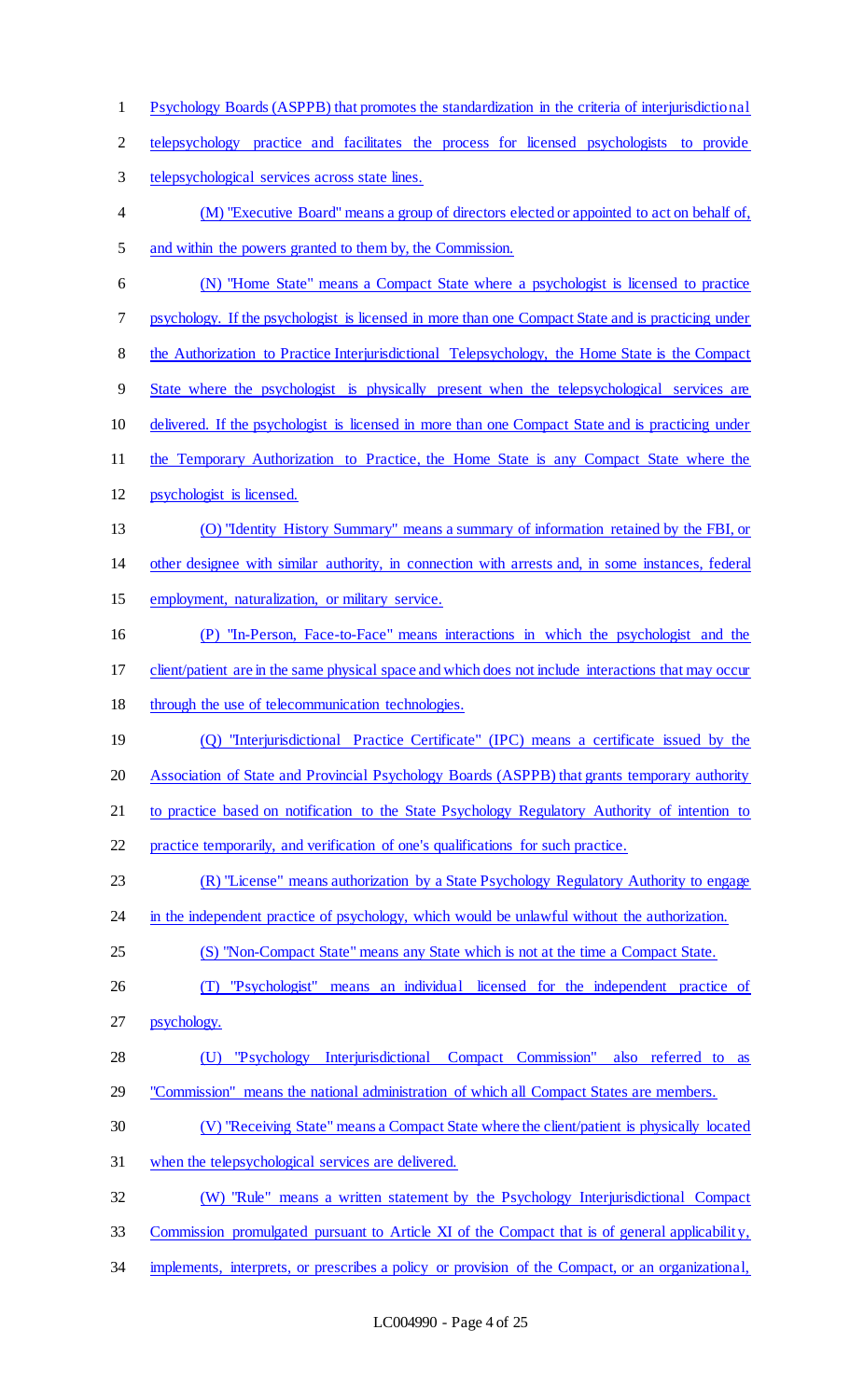| $\mathbf{1}$   | procedural, or practice requirement of the Commission and has the force and effect of statutory law  |
|----------------|------------------------------------------------------------------------------------------------------|
| $\overline{2}$ | in a Compact State, and includes the amendment, repeal or suspension of an existing rule.            |
| 3              | (X) "Significant Investigatory Information" means:                                                   |
| $\overline{4}$ | (1) Investigative information that a State Psychology Regulatory Authority, after a                  |
| 5              | preliminary inquiry that includes notification and an opportunity to respond if required by state    |
| 6              | law, has reason to believe, if proven true, would indicate more than a violation of state statute or |
| 7              | ethics code that would be considered more substantial than minor infraction; or                      |
| 8              | (2) Investigative information that indicates that the psychologist represents an immediate           |
| 9              | threat to public health and safety regardless of whether the psychologist has been notified and/or   |
| 10             | had an opportunity to respond.                                                                       |
| 11             | (Y) "State" means a state, commonwealth, territory, or possession of the United States, or           |
| 12             | the District of Columbia.                                                                            |
| 13             | (Z) "State Psychology Regulatory Authority" means the Board, office or other agency with             |
| 14             | the legislative mandate to license and regulate the practice of psychology.                          |
| 15             | (AA) "Telepsychology" means the provision of psychological services using                            |
| 16             | telecommunication technologies.                                                                      |
| 17             | (BB) "Temporary Authorization to Practice" means a licensed psychologist's authority to              |
| 18             | conduct temporary in-person, face-to-face practice, within the limits authorized under this          |
| 19             | Compact, in another Compact State.                                                                   |
| 20             | (CC) "Temporary In-Person, Face-to-Face Practice" means where a psychologist is                      |
| 21             | physically present (not through the use of telecommunications technologies), in the Distant State    |
| 22             | to provide for the practice of psychology for thirty (30) days within a calendar year and based on   |
| 23             | notification to the Distant State.                                                                   |
| 24             | <b>ARTICLE III</b>                                                                                   |
| 25             | <b>HOME STATE LICENSURE</b>                                                                          |
| 26             | (A) The Home State shall be a Compact State where a psychologist is licensed to practice             |
| 27             | psychology.                                                                                          |
| 28             | (B) A psychologist may hold one or more Compact State licenses at a time. If the                     |
| 29             | psychologist is licensed in more than one Compact State, the Home State is the Compact State         |
| 30             | where the psychologist is physically present when the services are delivered as authorized by the    |
| 31             | Authority to Practice Interjurisdictional Telepsychology under the terms of this Compact.            |
| 32             | (C) Any Compact State may require a psychologist not previously licensed in a Compact                |
| 33             | State to obtain and retain a license to be authorized to practice in the Compact State under         |
| 34             | circumstances not authorized by the Authority to Practice Interjurisdictional Telepsychology under   |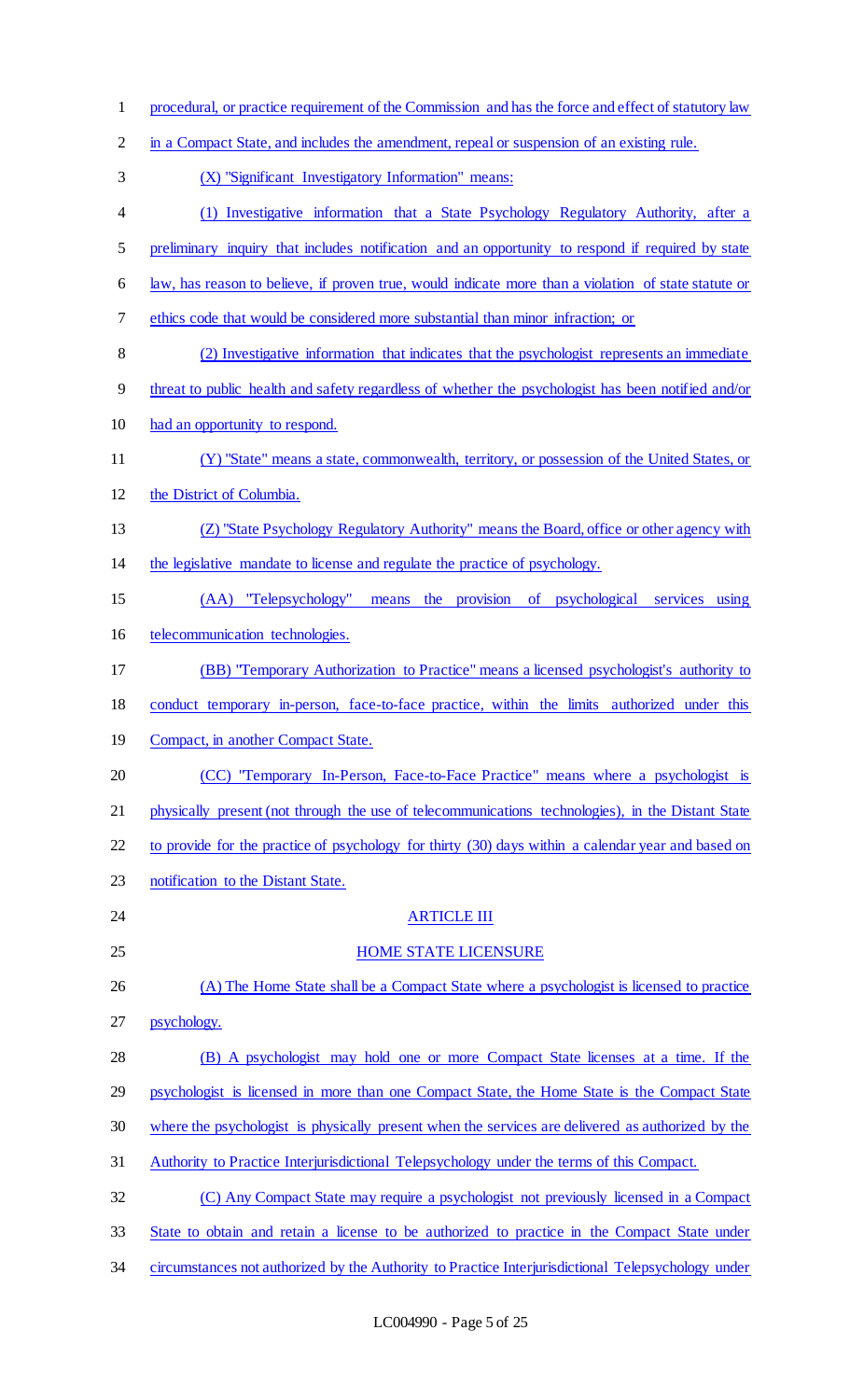1 the terms of this Compact.

| $\overline{c}$ | (D) Any Compact State may require a psychologist to obtain and retain a license to be                  |
|----------------|--------------------------------------------------------------------------------------------------------|
| 3              | authorized to practice in a Compact State under circumstances not authorized by Temporary              |
| 4              | Authorization to Practice under the terms of this Compact.                                             |
| 5              | (E) A Home State's license authorizes a psychologist to practice in a Receiving State under            |
| 6              | the Authority to Practice Interjurisdictional Telepsychology only if the Compact State:                |
| 7              | (1) Currently requires the psychologist to hold an active e-Passport;                                  |
| 8              | (2) Has a mechanism in place for receiving and investigating complaints about licensed                 |
| 9              | individuals;                                                                                           |
| 10             | (3) Notifies the Commission, in compliance with the terms herein, of any adverse action                |
| 11             | or significant investigatory information regarding a licensed individual;                              |
| 12             | (4) Requires an Identity History Summary of all applicants at initial licensure, including             |
| 13             | the use of the results of fingerprints or other biometric data checks compliant with the requirements  |
| 14             | of the Federal Bureau of Investigation (FBI), or other designee with similar authority, no later than  |
| 15             | ten (10) years after activation of the Compact; and                                                    |
| 16             | (5) Complies with the Bylaws and Rules of the Commission.                                              |
| 17             | (F) A Home State's license grants Temporary Authorization to Practice to a psychologist                |
| 18             | in a Distant State only if the Compact State:                                                          |
| 19             | (1) Currently requires the psychologist to hold an active IPC;                                         |
| 20             | (2) Has a mechanism in place for receiving and investigating complaints about licensed                 |
| 21             | individuals;                                                                                           |
| 22             | (3) Notifies the Commission, in compliance with the terms herein, of any adverse action                |
| 23             | or significant investigatory information regarding a licensed individual;                              |
| 24             | (4) Requires an Identity History Summary of all applicants at initial licensure, including             |
| 25             | the use of the results of fingerprints or other biometric data checks compliant with the requirements  |
| 26             | of the Federal Bureau of Investigation FBI, or other designee with similar authority, no later than    |
| 27             | ten (10) years after activation of the Compact; and                                                    |
| 28             | (5) Complies with the Bylaws and Rules of the Commission.                                              |
| 29             | <b>ARTICLE IV</b>                                                                                      |
| 30             | COMPACT PRIVILEGE TO PRACTICE TELEPSYCHOLOGY                                                           |
| 31             | (A) Compact States shall recognize the right of a psychologist, licensed in a Compact State            |
| 32             | in conformance with Article III, to practice telepsychology in other Compact States (Receiving         |
| 33             | States) in which the psychologist is not licensed, under the Authority to Practice Interjurisdictional |

34 Telepsychology as provided in the Compact.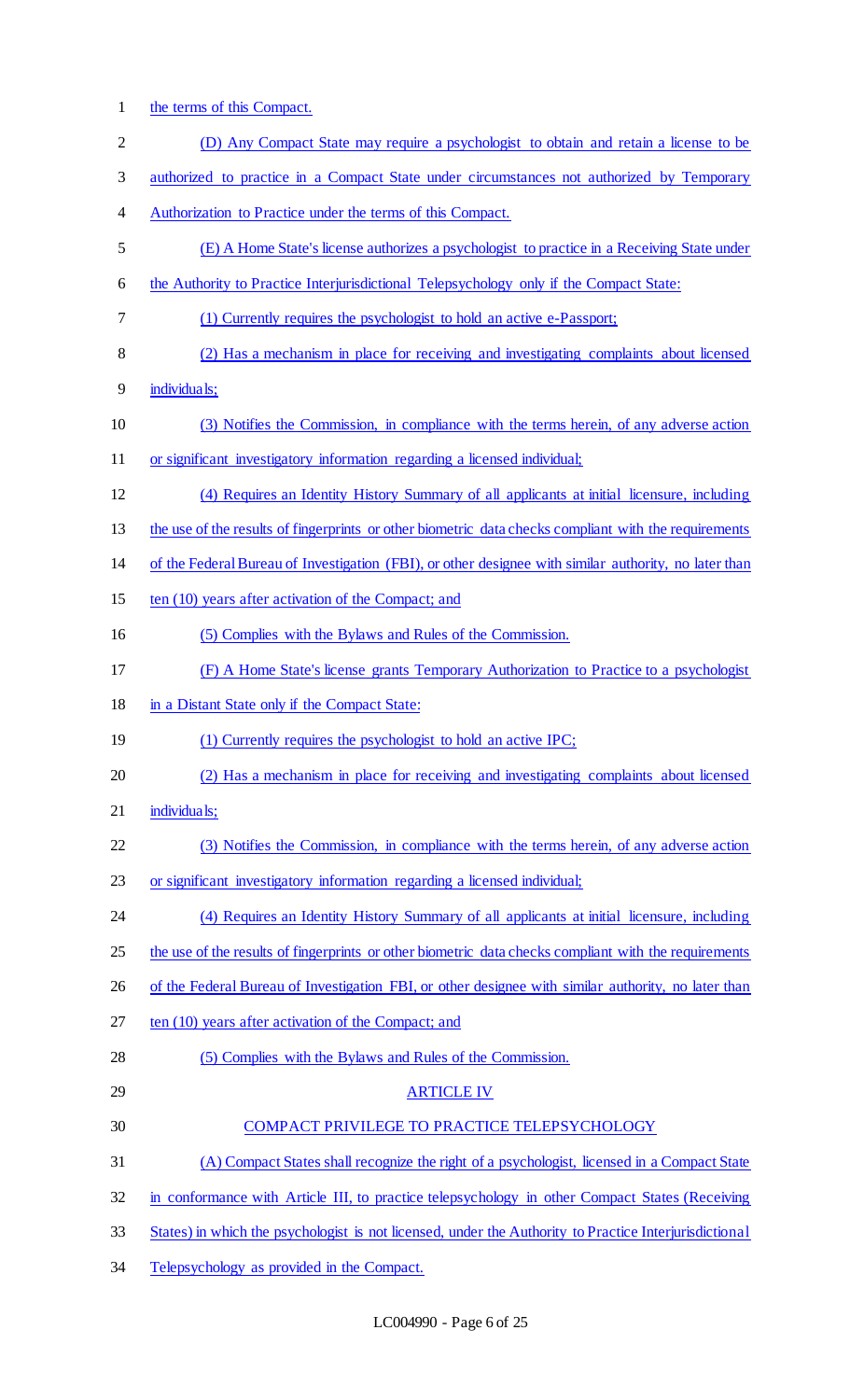(B) To exercise the Authority to Practice Interjurisdictional Telepsychology under the terms and provisions of this Compact, a psychologist licensed to practice in a Compact State must: (1) Hold a graduate degree in psychology from an institute of higher education that was, at the time the degree was awarded: (a) Regionally accredited by an accrediting body recognized by the U.S. Department of Education to grant graduate degrees, or authorized by Provincial Statute or Royal Charter to grant doctoral degrees; or (b) A foreign college or university deemed to be equivalent to subsection 1(a) above by a foreign credential evaluation service that is a member of the National Association of Credential Evaluation Services (NACES) or by a recognized foreign credential evaluation service; and (2) Hold a graduate degree in psychology that meets the following criteria: (a) The program, wherever it may be administratively housed, must be clearly identified and labeled as a psychology program. Such a program must specify in pertinent institutional catalogues and brochures its intent to educate and train professional psychologists; (b) The psychology program must stand as a recognizable, coherent, organizational entity within the institution; (c) There must be a clear authority and primary responsibility for the core and specialty areas whether or not the program cuts across administrative lines; 19 (d) The program must consist of an integrated, organized sequence of study; (e) There must be an identifiable psychology faculty sufficient in size and breadth to carry 21 out its responsibilities; (f) The designated director of the program must be a psychologist and a member of the 23 core faculty; (g) The program must have an identifiable body of students who are matriculated in that program for a degree; (h) The program must include supervised practicum, internship, or field training appropriate to the practice of psychology; (i) The curriculum shall encompass a minimum of three (3) academic years of full-time graduate study for doctoral degree and a minimum of one academic year of full-time graduate study for master's degree; and (j) The program includes an acceptable residency as defined by the Rules of the Commission. (3) Possess a current, full and unrestricted license to practice psychology in a Home State which is a Compact State;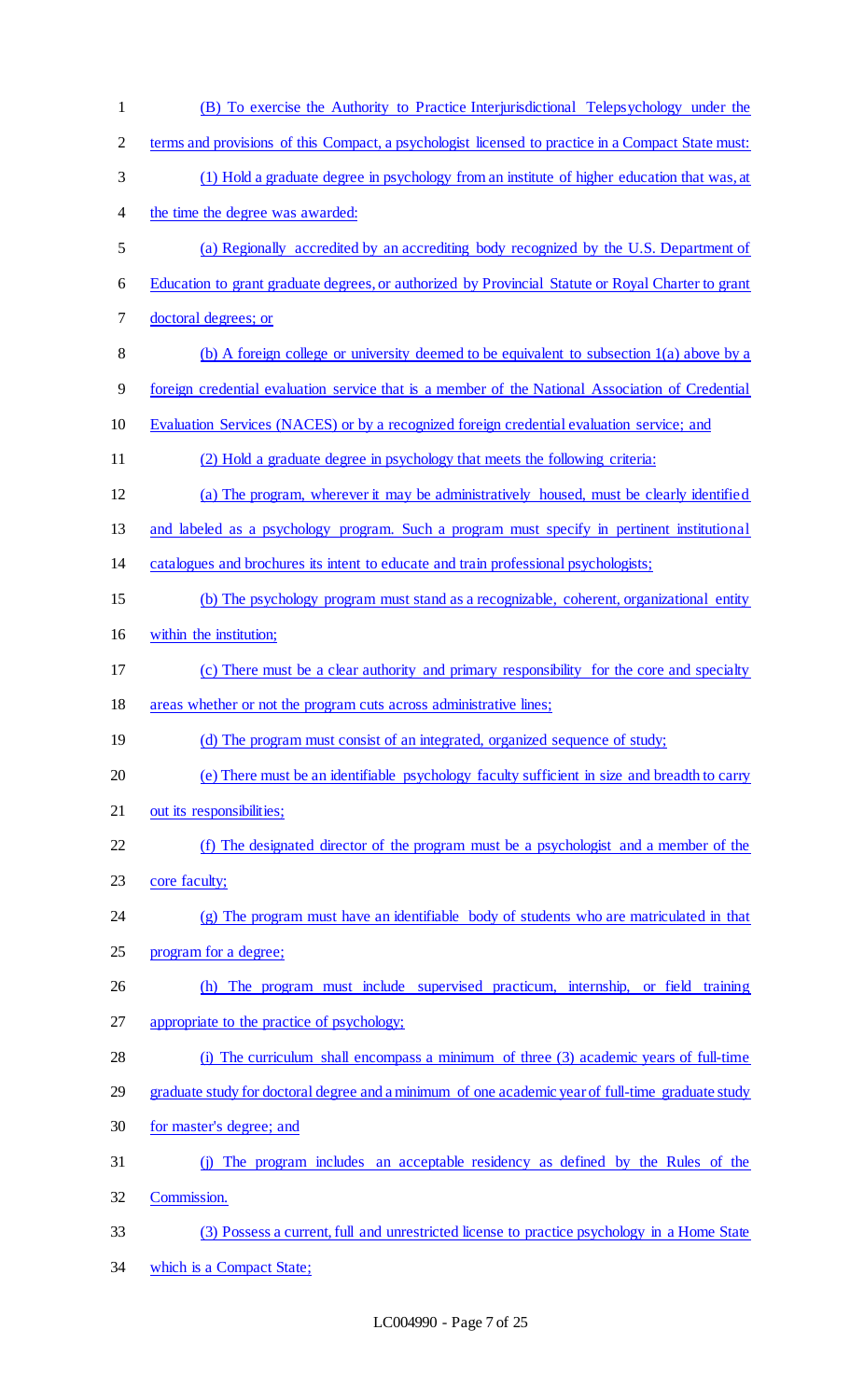| $\mathbf{1}$   | (4) Have no history of adverse action that violate the Rules of the Commission;                         |
|----------------|---------------------------------------------------------------------------------------------------------|
| $\mathbf{2}$   | (5) Have no criminal record history reported on an Identity History Summary that violates               |
| 3              | the Rules of the Commission;                                                                            |
| $\overline{4}$ | (6) Possess a current, active e-Passport;                                                               |
| 5              | (7) Provide attestations in regard to areas of intended practice, conformity with standards             |
| 6              | of practice, competence in telepsychology technology; criminal background; and knowledge and            |
| $\tau$         | adherence to legal requirements in the home and receiving states, and provide a release of              |
| 8              | information to allow for primary source verification in a manner specified by the Commission; and       |
| 9              | (8) Meet other criteria as defined by the Rules of the Commission.                                      |
| 10             | (C) A psychologist practicing into a Receiving State under the Authority to Practice                    |
| 11             | Interjurisdictional Telepsychology shall practice within areas of competencies and the scope of         |
| 12             | practice authorized by the Home State.                                                                  |
| 13             | (D) A psychologist practicing into a Receiving State under the Authority to Practice                    |
| 14             | Interjurisdictional Telepsychology will be subject to the Home State's authority and laws. A            |
| 15             | Receiving State may, in accordance with that state's due process law, limit or revoke a                 |
| 16             | psychologist's Authority to Practice Interjurisdictional Telepsychology in the Receiving State and      |
| 17             | may take any other necessary actions under the Receiving State's applicable law to protect the          |
| 18             | health and safety of the Receiving State's citizens. If a Receiving State takes action, the state shall |
| 19             | promptly notify the Home State and the Commission.                                                      |
| 20             | (E) If a psychologist's license in any Home State, another Compact State, or any Authority              |
| 21             | to Practice Interjurisdictional Telepsychology in any Receiving State, is restricted, suspended or      |
| 22             | otherwise limited, the e-Passport shall be revoked and therefore the psychologist shall not be          |
| 23             | to practice telepsychology in a Compact State under the Authority to Practice<br>eligible               |
| 24             | Interjurisdictional Telepsychology.                                                                     |
| 25             | <b>ARTICLE V</b>                                                                                        |
| 26             | COMPACT TEMPORARY AUTHORIZATION TO PRACTICE                                                             |
| 27             | (A) Compact States shall also recognize the right of a psychologist, licensed in a Compact              |
| 28             | State in conformance with Article III, to practice temporarily in other Compact States (Distant         |
| 29             | States) in which the psychologist is not licensed, as provided in the Compact.                          |
| 30             | (B) To exercise the Temporary Authorization to Practice under the terms and provisions of               |
| 31             | this Compact, a psychologist licensed to practice in a Compact State must:                              |
| 32             | (1) Hold a graduate degree in psychology from an institute of higher education that was, at             |
| 33             | the time the degree was awarded:                                                                        |
| 34             | (a) Regionally accredited by an accrediting body recognized by the U.S. Department of                   |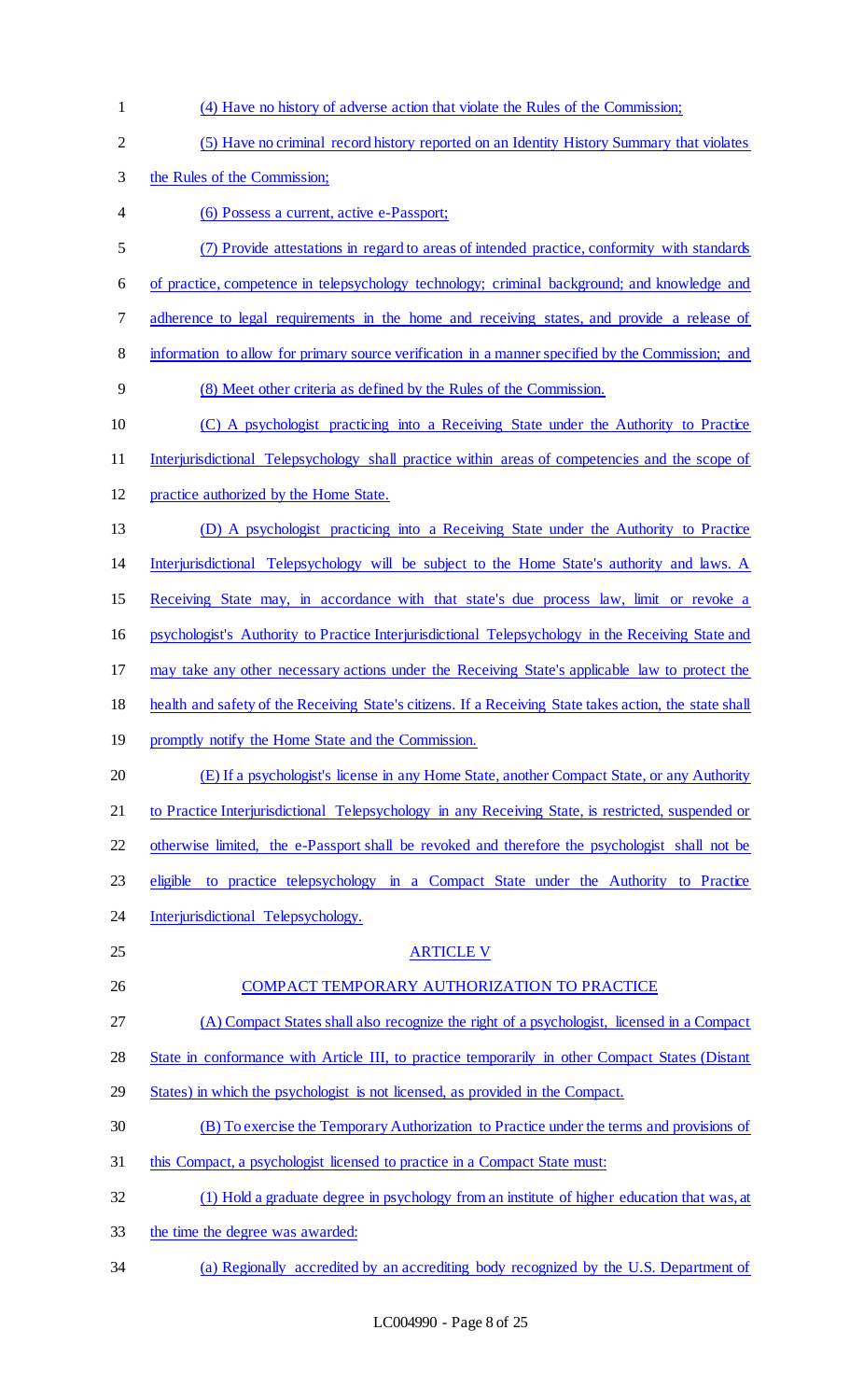- Education to grant graduate degrees, or authorized by Provincial Statute or Royal Charter to grant doctoral degrees; or (b) A foreign college or university deemed to be equivalent to subsection 1(a) above by a foreign credential evaluation service that is a member of the National Association of Credential Evaluation Services (NACES) or by a recognized foreign credential evaluation service; and (2) Hold a graduate degree in psychology that meets the following criteria: (a) The program, wherever it may be administratively housed, must be clearly identified and labeled as a psychology program. Such a program must specify in pertinent institutional catalogues and brochures its intent to educate and train professional psychologists; (b) The psychology program must stand as a recognizable, coherent, organizational entity within the institution; (c) There must be a clear authority and primary responsibility for the core and specialty 13 areas whether or not the program cuts across administrative lines; (d) The program must consist of an integrated, organized sequence of study; (e) There must be an identifiable psychology faculty sufficient in size and breadth to carry out its responsibilities; (f) The designated director of the program must be a psychologist and a member of the core faculty; (g) The program must have an identifiable body of students who are matriculated in that program for a degree; (h) The program must include supervised practicum, internship, or field training appropriate to the practice of psychology; (i) The curriculum shall encompass a minimum of three (3) academic years of full-time graduate study for doctoral degrees and a minimum of one academic year of full-time graduate study for master's degree; (j) The program includes an acceptable residency as defined by the Rules of the Commission; (3) Possess a current, full and unrestricted license to practice psychology in a Home State which is a Compact State; (4) No history of adverse action that violate the Rules of the Commission; (5) No criminal record history that violates the Rules of the Commission; 32 (6) Possess a current, active IPC; (7) Provide attestations in regard to areas of intended practice and work experience and
- provide a release of information to allow for primary source verification in a manner specified by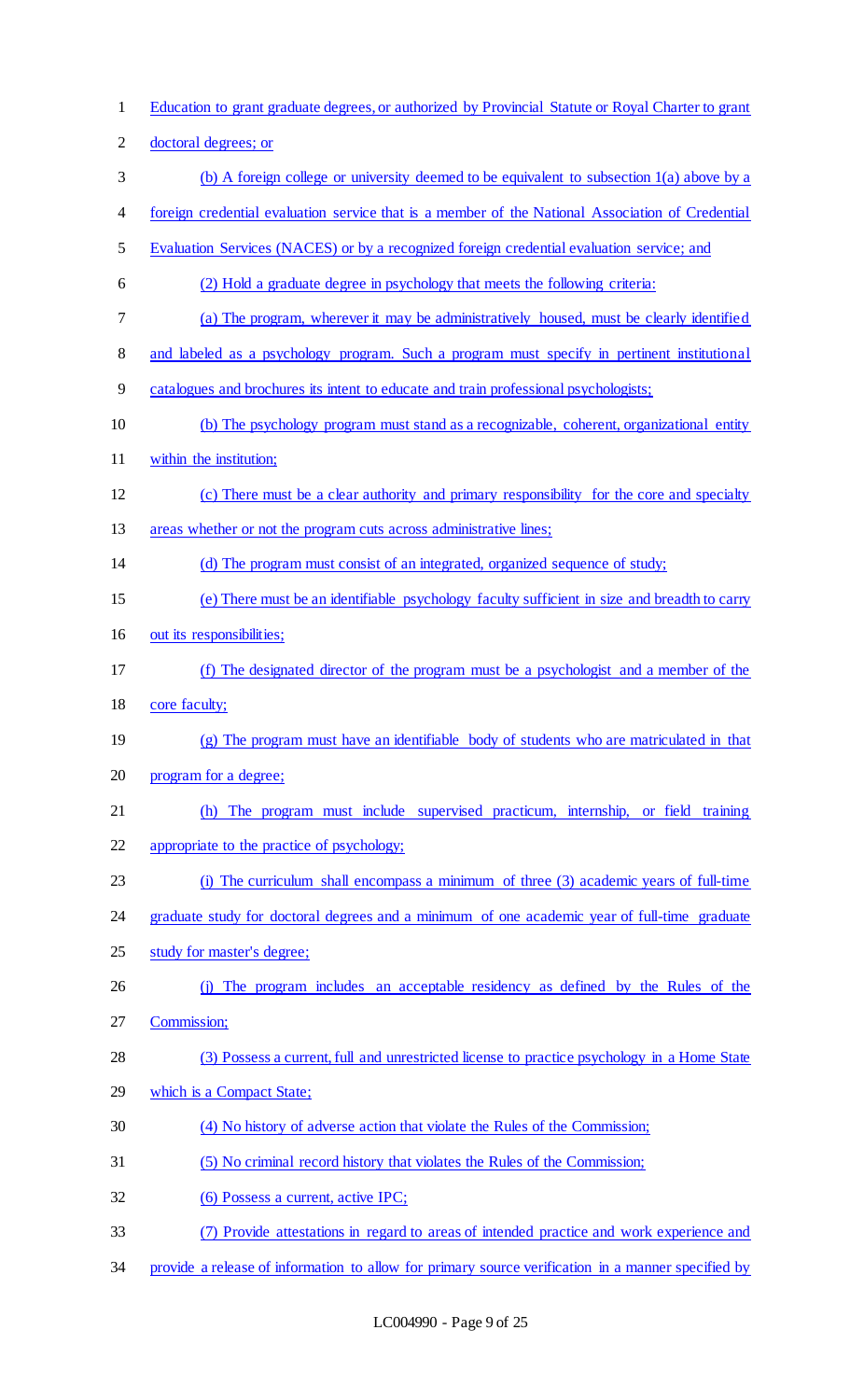1 the Commission; and

| $\overline{2}$ | (8) Meet other criteria as defined by the Rules of the Commission.                                        |
|----------------|-----------------------------------------------------------------------------------------------------------|
| 3              | (C) A psychologist practicing into a Distant State under the Temporary Authorization to                   |
| 4              | Practice shall practice within the scope of practice authorized by the Distant State.                     |
| 5              | (D) A psychologist practicing into a Distant State under the Temporary Authorization to                   |
| 6              | Practice will be subject to the Distant State's authority and law. A Distant State may, in accordance     |
| 7              | with that state's due process law, limit or revoke a psychologist's Temporary Authorization to            |
| 8              | Practice in the Distant State and may take any other necessary actions under the Distant State's          |
| 9              | applicable law to protect the health and safety of the Distant State's citizens. If a Distant State takes |
| 10             | action, the state shall promptly notify the Home State and the Commission.                                |
| 11             | (E) If a psychologist's license in any Home State, another Compact State, or any Temporary                |
| 12             | Authorization to Practice in any Distant State, is restricted, suspended or otherwise limited, the IPC    |
| 13             | shall be revoked and therefore the psychologist shall not be eligible to practice in a Compact State      |
| 14             | under the Temporary Authorization to Practice.                                                            |
| 15             | <b>ARTICLE VI</b>                                                                                         |
| 16             | <b>CONDITIONS OF TELEPSYCHOLOGY PRACTICE IN A RECEIVING STATE</b>                                         |
| 17             | (A) A psychologist may practice in a Receiving State under the Authority to Practice                      |
| 18             | Interjurisdictional Telepsychology only in the performance of the scope of practice for psychology        |
| 19             | as assigned by an appropriate State Psychology Regulatory Authority, as defined in the Rules of           |
| 20             | the Commission, and under the following circumstances:                                                    |
| 21             | The psychologist initiates a client/patient contact in a Home State via<br>(1)                            |
| 22             | telecommunications technologies with a client/patient in a Receiving State;                               |
| 23             | (2) Other conditions regarding telepsychology as determined by Rules promulgated by the                   |
| 24             | Commission.                                                                                               |
| 25             | <b>ARTICLE VII</b>                                                                                        |
| 26             | <b>ADVERSE ACTIONS</b>                                                                                    |
| 27             | (A) A Home State shall have the power to impose adverse action against a psychologist's                   |
| 28             | license issued by the Home State. A Distant State shall have the power to take adverse action on a        |
| 29             | psychologist's Temporary Authorization to Practice within that Distant State.                             |
| 30             | (B) A Receiving State may take adverse action on a psychologist's Authority to Practice                   |
| 31             | Interjurisdictional Telepsychology within that Receiving State. A Home State may take adverse             |
| 32             | action against a psychologist based on an adverse action taken by a Distant State regarding               |
| 33             | temporary in-person, face-to-face practice.                                                               |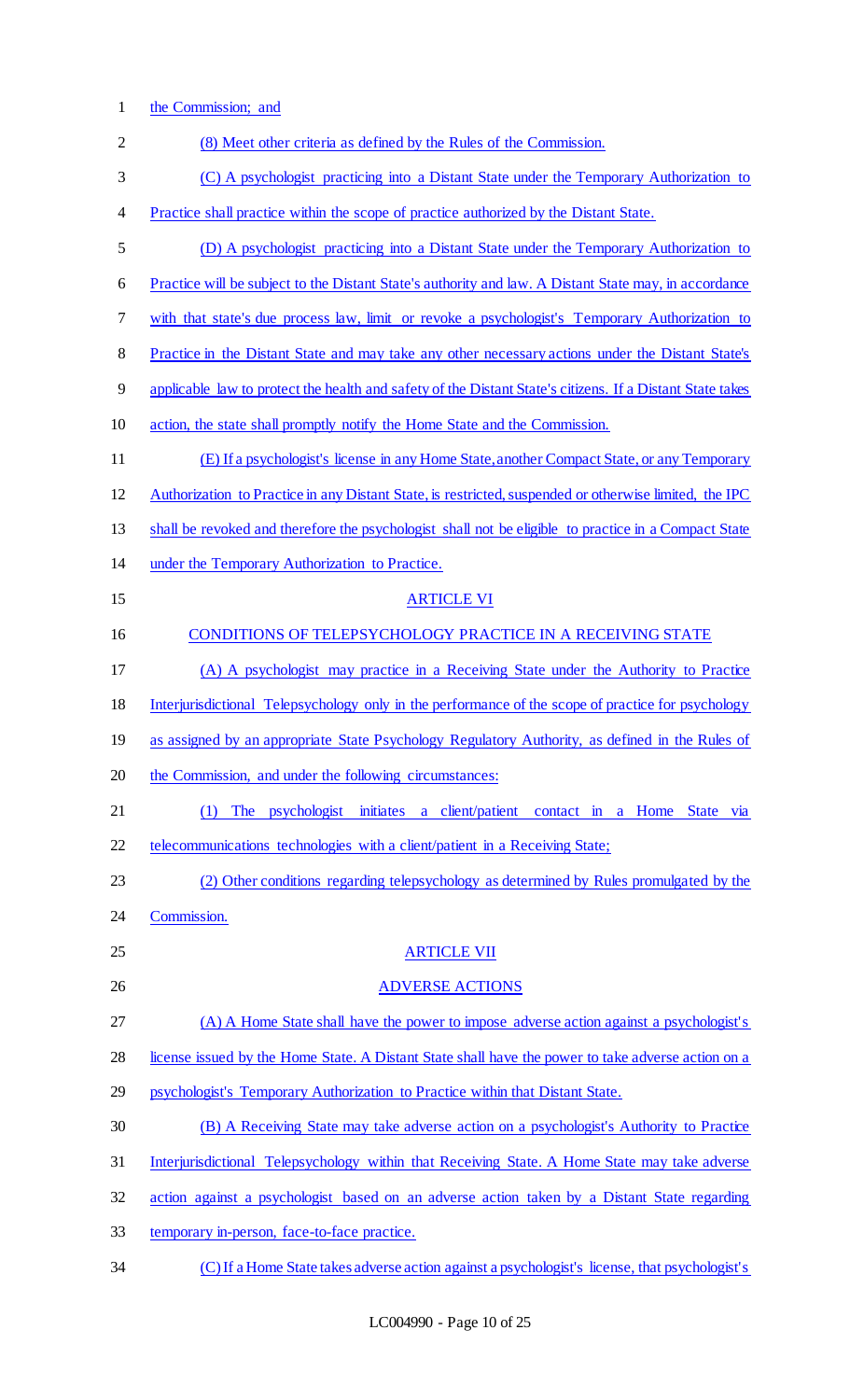Authority to Practice Interjurisdictional Telepsychology is terminated and the e-Passport is

revoked. Furthermore, that psychologist's Temporary Authorization to Practice is terminated and

the IPC is revoked.

 (1) All Home State disciplinary orders which impose adverse action shall be reported to the Commission in accordance with the Rules promulgated by the Commission. A Compact State shall report adverse actions in accordance with the Rules of the Commission.

- (2) In the event discipline is reported on a psychologist, the psychologist will not be eligible for telepsychology or temporary in-person, face-to-face practice in accordance with the Rules of
- the Commission.
- (3) Other actions may be imposed as determined by the Rules promulgated by the Commission.
- (D) A Home State's Psychology Regulatory Authority shall investigate and take appropriate action with respect to reported inappropriate conduct engaged in by a licensee which occurred in a Receiving State as it would if such conduct had occurred by a licensee within the
- Home State. In such cases, the Home State's law shall control in determining any adverse action
- against a psychologist's license.
- (E) A Distant State's Psychology Regulatory Authority shall investigate and take appropriate action with respect to reported inappropriate conduct engaged in by a psychologist 19 practicing under Temporary Authorization Practice which occurred in that Distant State as it would 20 if such conduct had occurred by a licensee within the Home State. In such cases, Distant State's law shall control in determining any adverse action against a psychologist's Temporary Authorization to Practice.

 (F) Nothing in this Compact shall override a Compact State's decision that a psychologist's 24 participation in an alternative program may be used in lieu of adverse action and that such 25 participation shall remain non-public if required by the Compact State's law. Compact States must 26 require psychologists who enter any alternative programs to not provide telepsychology services under the Authority to Practice Interjurisdictional Telepsychology or provide temporary psychological services under the Temporary Authorization to Practice in any other Compact State

- during the term of the alternative program.
- (G) No other judicial or administrative remedies shall be available to a psychologist in the
- event a Compact State imposes an adverse action pursuant to subsection (C), above.
- ARTICLE VIII
- ADDITIONAL AUTHORITIES INVESTED IN A COMPACT STATE'S PSYCHOLOGY
- 
- REGULATORY AUTHORITY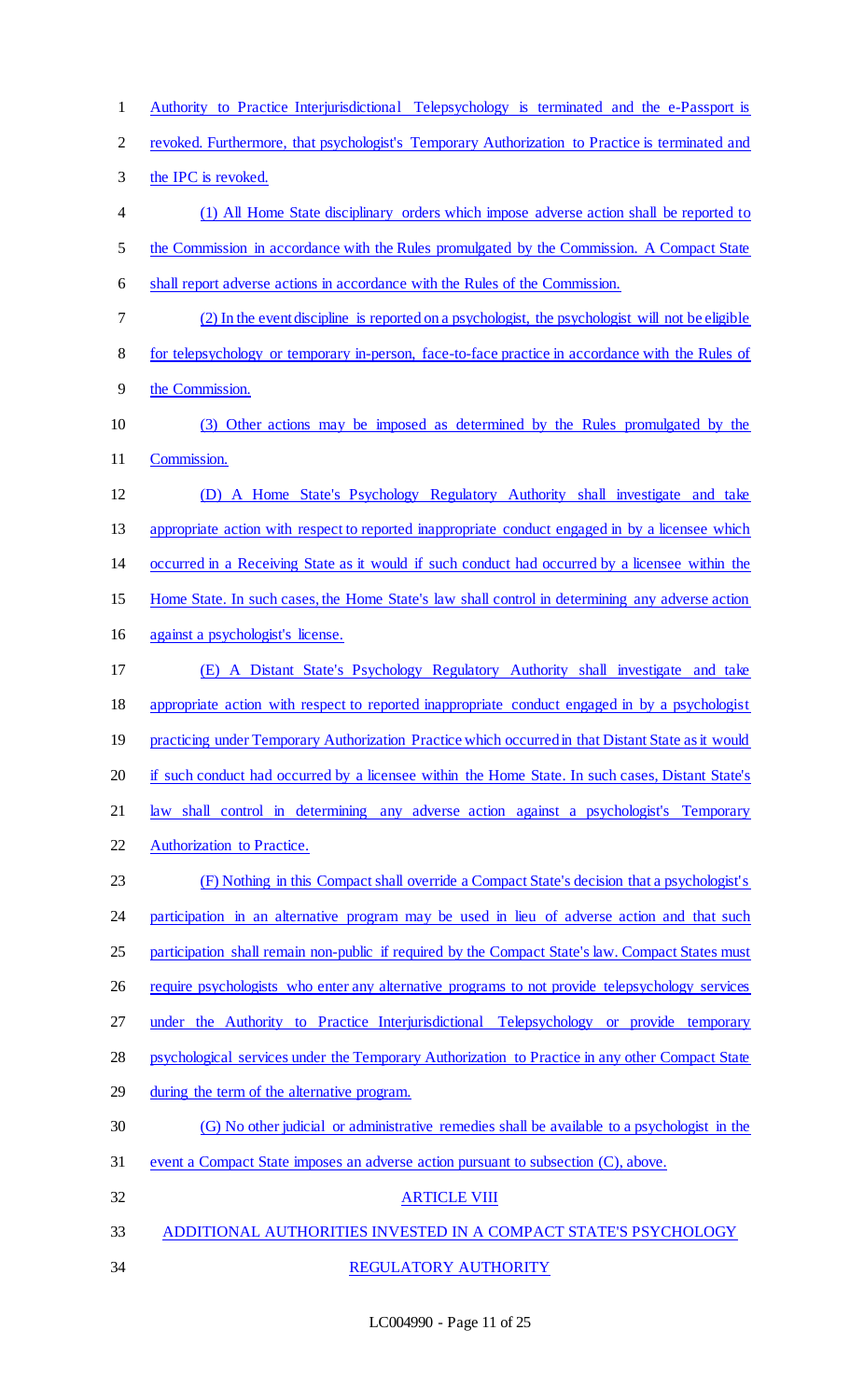- (A) In addition to any other powers granted under state law, a Compact State's Psychology
- Regulatory Authority shall have the authority under this Compact to:
- (1) Issue subpoenas, for both hearings and investigations, which require the attendance and 4 testimony of witnesses and the production of evidence. Subpoenas issued by a Compact State's Psychology Regulatory Authority for the attendance and testimony of witnesses, and/or the production of evidence from another Compact State shall be enforced in the latter state by any court of competent jurisdiction, according to that court's practice and procedure in considering subpoenas 8 issued in its own proceedings. The issuing State Psychology Regulatory Authority shall pay any witness fees, travel expenses, mileage and other fees required by the service statutes of the state where the witnesses and/or evidence are located; and (2) Issue cease and desist and/or injunctive relief orders to revoke a psychologist's Authority to Practice Interjurisdictional Telepsychology and/or Temporary Authorization to Practice; and (3) During the course of any investigation, a psychologist may not change their Home State licensure. A Home State Psychology Regulatory Authority is authorized to complete any pending investigations of a psychologist and to take any actions appropriate under its law. The Home State Psychology Regulatory Authority shall promptly report the conclusions of such investigations to the Commission. Once an investigation has been completed, and pending the outcome of said 19 investigation, the psychologist may change their Home State licensure. The Commission shall promptly notify the new Home State of any such decisions as provided in the Rules of the Commission. All information provided to the Commission or distributed by Compact States pursuant to the psychologist shall be confidential, filed under seal and used for investigatory or disciplinary matters. The Commission may create additional rules for mandated or discretionary 24 sharing of information by Compact States. ARTICLE IX COORDINATED LICENSURE INFORMATION SYSTEM (A) The Commission shall provide for the development and maintenance of a Coordinated Licensure Information System (Coordinated Database) and reporting system containing licensure and disciplinary action information on all psychologists individuals to whom this Compact is applicable in all Compact States as defined by the Rules of the Commission. (B) Notwithstanding any other provision of state law to the contrary, a Compact State shall submit a uniform data set to the Coordinated Database on all licensees as required by the Rules of the Commission, including: (1) Identifying information;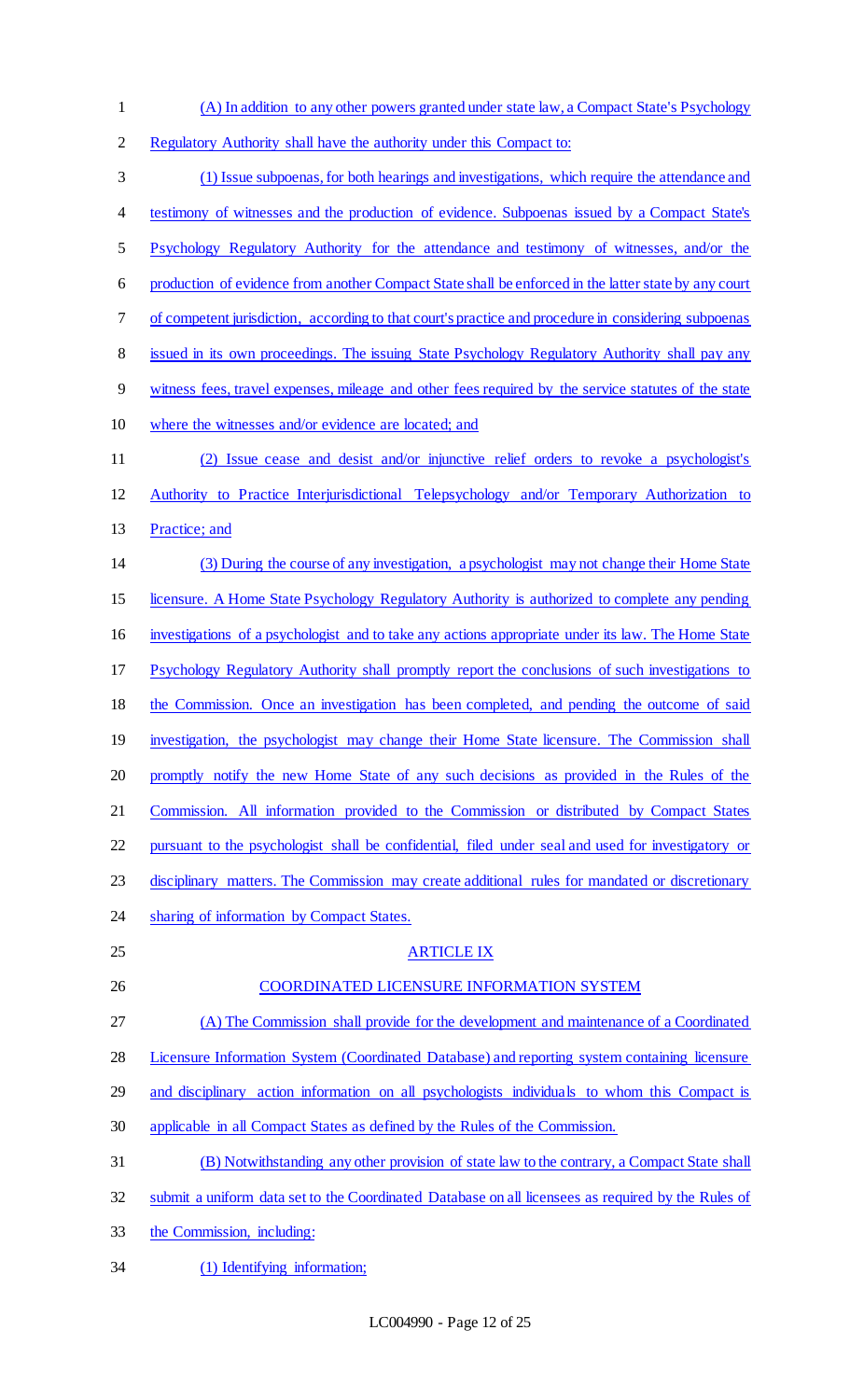| $\mathbf{1}$ | (2) Licensure data;                                                                                 |
|--------------|-----------------------------------------------------------------------------------------------------|
| 2            | (3) Significant investigatory information;                                                          |
| 3            | (4) Adverse actions against a psychologist's license;                                               |
| 4            | (5) An indicator that a psychologist's Authority to Practice Interjurisdictional                    |
| 5            | Telepsychology and/or Temporary Authorization to Practice is revoked;                               |
| 6            | (6) Non-confidential information related to alternative program participation information;          |
| 7            | (7) Any denial of application for licensure, and the reasons for such denial; and                   |
| 8            | (8) Other information which may facilitate the administration of this Compact, as                   |
| 9            | determined by the Rules of the Commission.                                                          |
| 10           | (C) The Coordinated Database administrator shall promptly notify all Compact States of              |
| 11           | any adverse action taken against, or significant investigative information on, any licensee in a    |
| 12           | <b>Compact State.</b>                                                                               |
| 13           | (D) Compact States reporting information to the Coordinated Database may designate                  |
| 14           | information that may not be shared with the public without the express permission of the Compact    |
| 15           | State reporting the information.                                                                    |
| 16           | (E) Any information submitted to the Coordinated Database that is subsequently required             |
| 17           | to be expunged by the law of the Compact State reporting the information shall be removed from      |
| 18           | the Coordinated Database.                                                                           |
| 19           | <b>ARTICLE X</b>                                                                                    |
| 20           | ESTABLISHMENT OF THE PSYCHOLOGY INTERJURISDICTIONAL COMPACT                                         |
| 21           | <b>COMMISSION</b>                                                                                   |
| 22           | (A) The Compact States hereby create and establish a joint public agency known as the               |
| 23           | Psychology Interjurisdictional Compact Commission.                                                  |
| 24           | (1) The Commission is a body politic and an instrumentality of the Compact States.                  |
| 25           | (2) Venue is proper and judicial proceedings by or against the Commission shall be brought          |
| 26           | solely and exclusively in a court of competent jurisdiction where the principal office of the       |
| 27           | Commission is located. The Commission may waive venue and jurisdictional defenses to the extent     |
| 28           | it adopts or consents to participate in alternative dispute resolution proceedings.                 |
| 29           | (3) Nothing in this Compact shall be construed to be a waiver of sovereign immunity.                |
| 30           | (B) Membership, Voting, and Meetings.                                                               |
| 31           | (1) The Commission shall consist of one voting representative appointed by each Compact             |
| 32           | State who shall serve as that state's Commissioner. The State Psychology Regulatory Authority       |
| 33           | shall appoint its delegate. This delegate shall be empowered to act on behalf of the Compact State. |
| 34           | This delegate shall be limited to:                                                                  |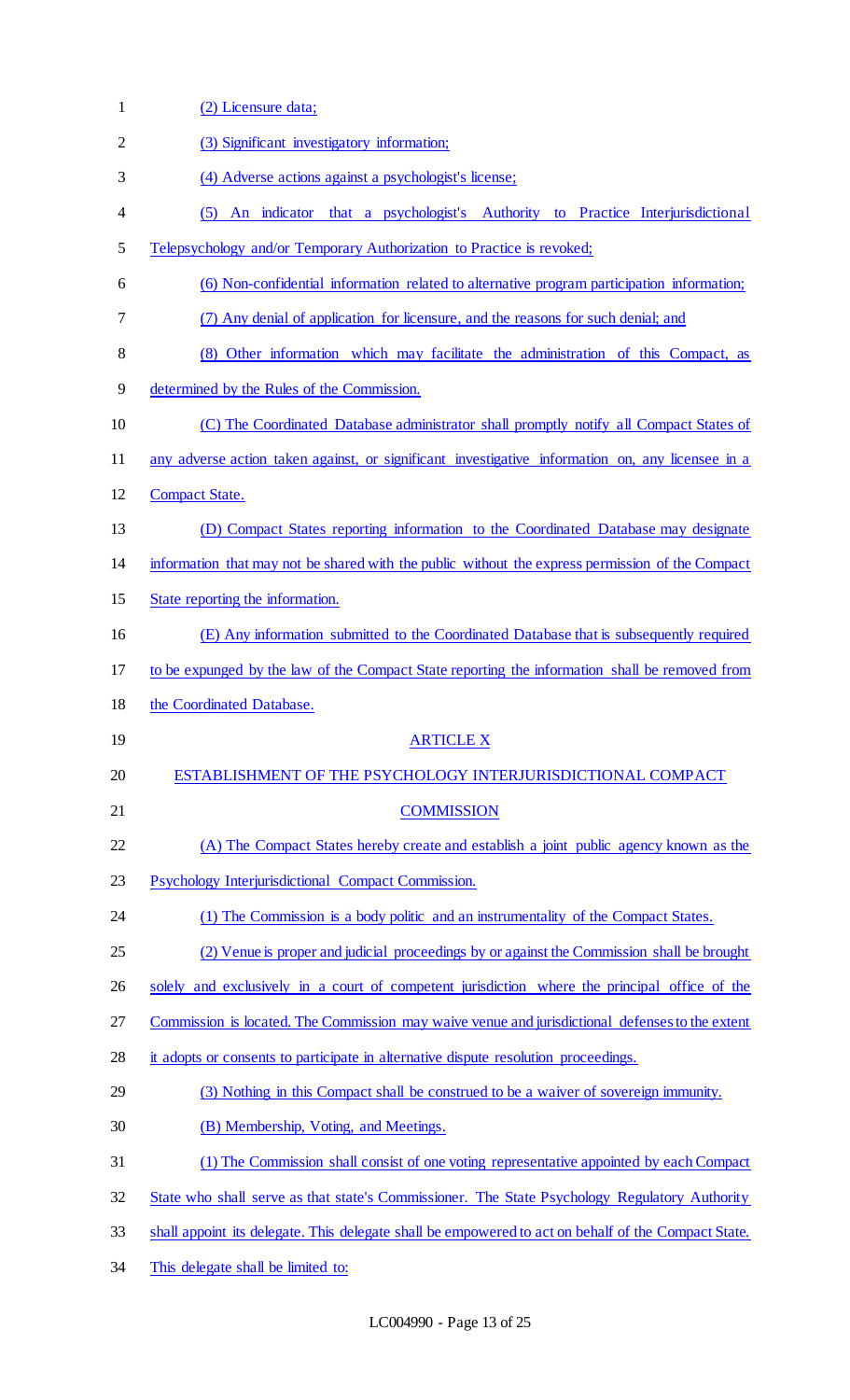| 1              | (a) Executive Director, Executive Secretary or similar executive;                                   |
|----------------|-----------------------------------------------------------------------------------------------------|
| $\overline{2}$ | (b) Current member of the State Psychology Regulatory Authority of a Compact State; or              |
| 3              | (c) Designee empowered with the appropriate delegate authority to act on behalf of the              |
| 4              | <b>Compact State.</b>                                                                               |
| 5              | (2) Any Commissioner may be removed or suspended from office as provided by the law                 |
| 6              | of the state from which the Commissioner is appointed. Any vacancy occurring in the Commission      |
| 7              | shall be filled in accordance with the laws of the Compact State in which the vacancy exists.       |
| 8              | (3) Each Commissioner shall be entitled to one vote with regard to the promulgation of              |
| 9              | Rules and creation of Bylaws and shall otherwise have an opportunity to participate in the business |
| 10             | and affairs of the Commission. A Commissioner shall vote in person or by such other means as        |
| 11             | provided in the Bylaws. The Bylaws may provide for Commissioners' participation in meetings by      |
| 12             | telephone or other means of communication.                                                          |
| 13             | (4) The Commission shall meet at least once during each calendar year. Additional                   |
| 14             | meetings shall be held as set forth in the Bylaws.                                                  |
| 15             | (5) All meetings shall be open to the public, and public notice of meetings shall be given          |
| 16             | in the same manner as required under the rulemaking provisions in Article XI.                       |
| 17             | (6) The Commission may convene in a closed, non-public meeting if the Commission must               |
| 18             | discuss:                                                                                            |
| 19             | (a) Non-compliance of a Compact State with its obligations under the Compact;                       |
| 20             | (b) The employment, compensation, discipline or other personnel matters, practices or               |
| 21             | procedures related to specific employees or other matters related to the Commission's internal      |
| 22             | personnel practices and procedures;                                                                 |
| 23             | (c) Current, threatened, or reasonably anticipated litigation against the Commission;               |
| 24             | (d) Negotiation of contracts for the purchase or sale of goods, services or real estate;            |
| 25             | (e) Accusation against any person of a crime or formally censuring any person;                      |
| 26             | (f) Disclosure of trade secrets or commercial or financial information which is privileged          |
| 27             | or confidential;                                                                                    |
| 28             | (g) Disclosure of information of a personal nature where disclosure would constitute a              |
| 29             | clearly unwarranted invasion of personal privacy;                                                   |
| 30             | (h) Disclosure of investigatory records compiled for law enforcement purposes;                      |
| 31             | (i) Disclosure of information related to any investigatory reports prepared by or on behalf         |
| 32             |                                                                                                     |
|                | of or for use of the Commission or other committee charged with responsibility for investigation    |
| 33             | or determination of compliance issues pursuant to the Compact; or                                   |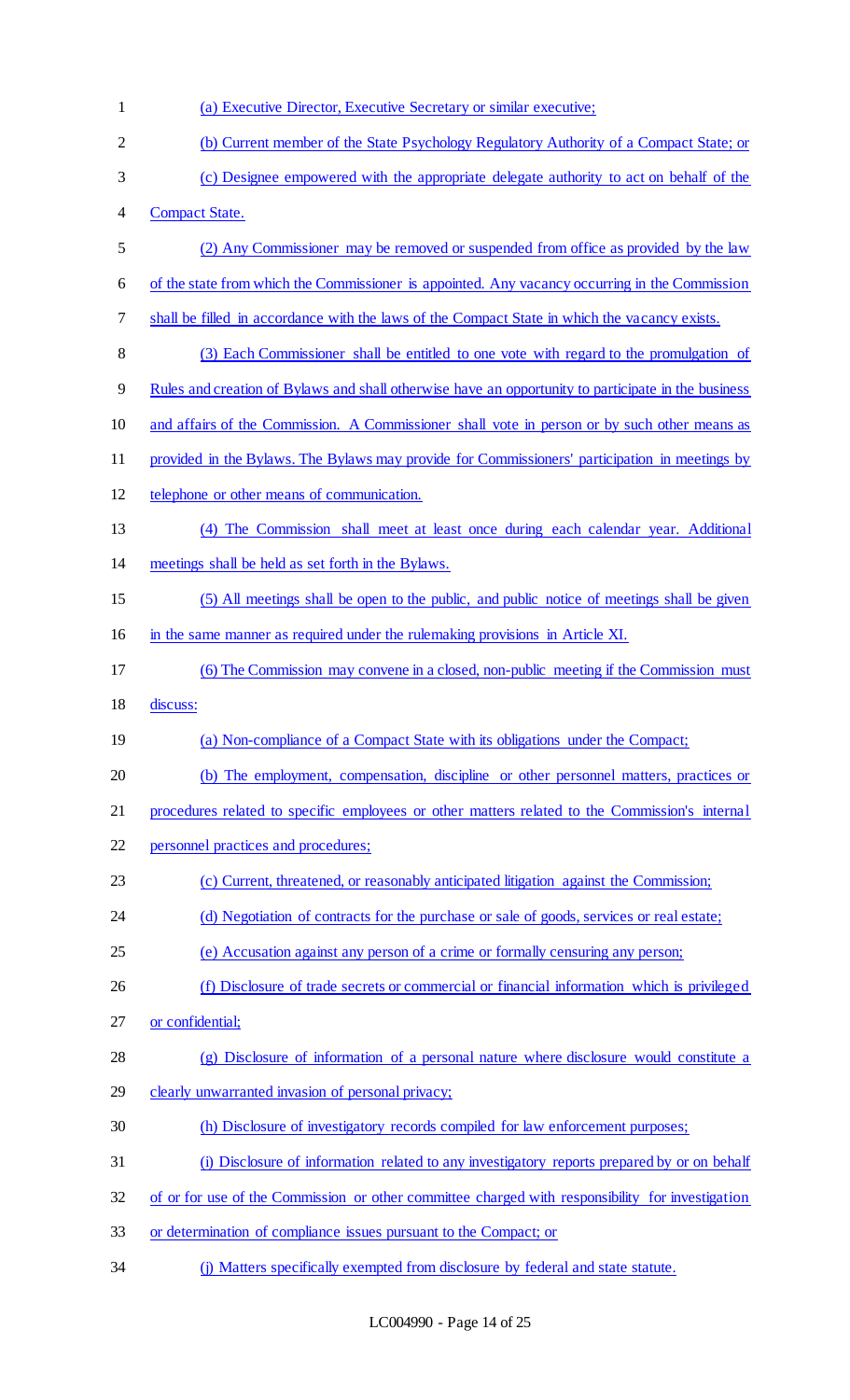| $\mathbf{1}$   | (7) If a meeting, or portion of a meeting, is closed pursuant to this provision, the                 |
|----------------|------------------------------------------------------------------------------------------------------|
| $\overline{2}$ | Commission's legal counsel or designee shall certify that the meeting may be closed and shall        |
| 3              | reference each relevant exempting provision. The Commission shall keep minutes which fully and       |
| 4              | clearly describe all matters discussed in a meeting and shall provide a full and accurate summary    |
| 5              | of actions taken, of any person participating in the meeting, and the reasons therefore, including a |
| 6              | description of the views expressed. All documents considered in connection with an action shall be   |
| 7              | identified in such minutes. All minutes and documents of a closed meeting shall remain under seal,   |
| 8              | subject to release only by a majority vote of the Commission or order of a court of competent        |
| 9              | jurisdiction.                                                                                        |
| 10             | (C) The Commission shall, by a majority vote of the Commissioners, prescribe Bylaws                  |
| 11             | and/or Rules to govern its conduct as may be necessary or appropriate to carry out the purposes and  |
| 12             | exercise the powers of the Compact, including, but not limited to:                                   |
| 13             | (1) Establishing the fiscal year of the Commission.                                                  |
| 14             | (2) Providing reasonable standards and procedures:                                                   |
| 15             | (a) For the establishment and meetings of other committees; and                                      |
| 16             | (b) Governing any general or specific delegation of any authority or function of the                 |
| 17             | Commission;                                                                                          |
| 18             | (3) Providing reasonable procedures for calling and conducting meetings of the                       |
| 19             | Commission, ensuring reasonable advance notice of all meetings and providing an opportunity for      |
| 20             | attendance of such meetings by interested parties, with enumerated exceptions designed to protect    |
| 21             | the public's interest, the privacy of individuals of such proceedings, and proprietary information,  |
| 22             | including trade secrets. The Commission may meet in closed session only after a majority of the      |
| 23             | Commissioners vote to close a meeting to the public in whole or in part. As soon as practicable, the |
| 24             | Commission must make public a copy of the vote to close the meeting revealing the vote of each       |
| 25             | Commissioner with no proxy votes allowed.                                                            |
| 26             | (4) Establishing the titles, duties and authority and reasonable procedures for the election         |
| 27             | of the officers of the Commission.                                                                   |
| 28             | (5) Providing reasonable standards and procedures for the establishment of the personnel             |
| 29             | policies and programs of the Commission. Notwithstanding any civil service or other similar law      |
| 30             | of any Compact State, the Bylaws shall exclusively govern the personnel policies and programs of     |
| 31             | the Commission.                                                                                      |
| 32             | (6) Promulgating a Code of Ethics to address permissible and prohibited activities of                |
| 33             | Commission members and employees;                                                                    |
| 34             | (7) Providing a mechanism for concluding the operations of the Commission and the                    |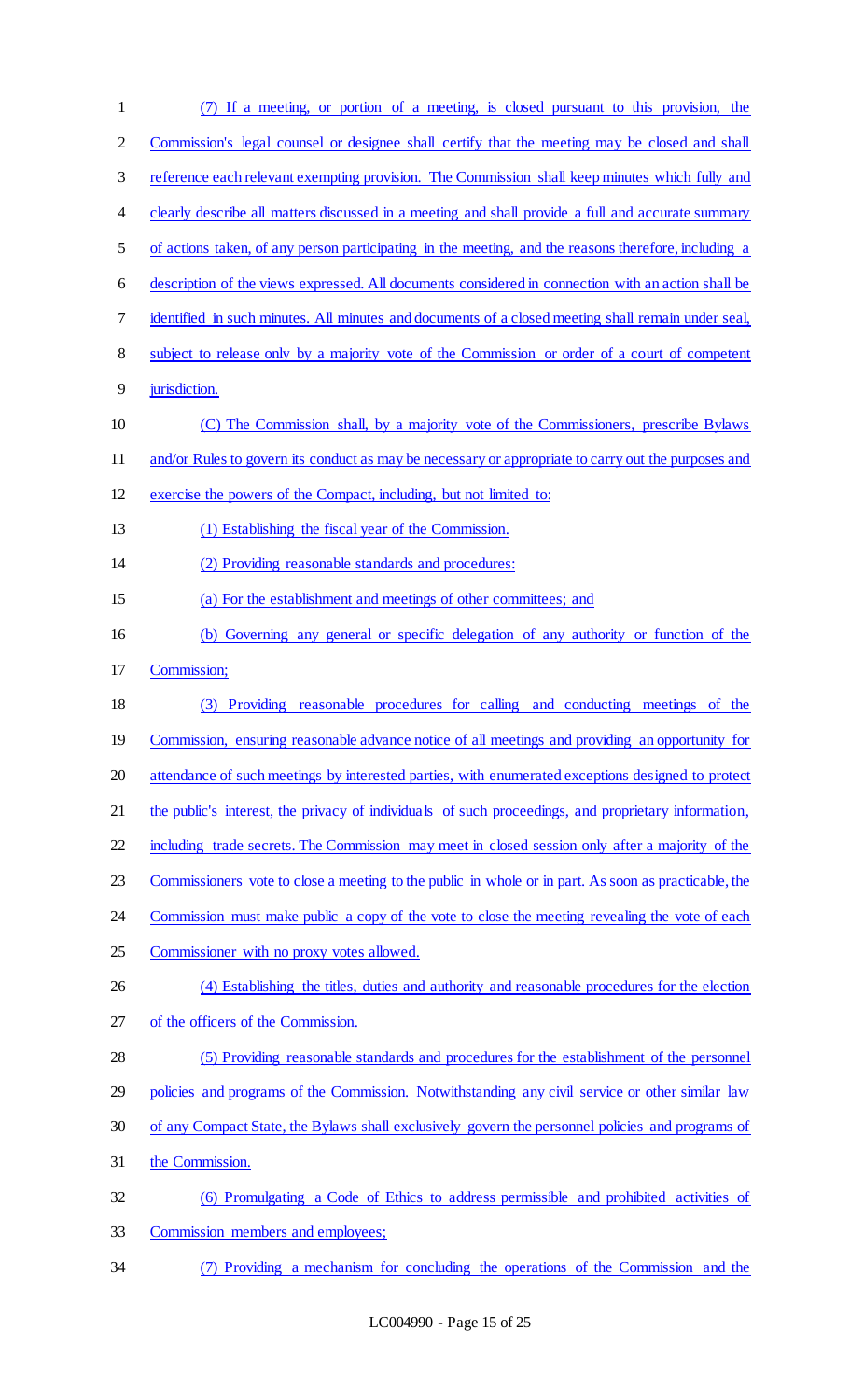equitable disposition of any surplus funds that may exist after the termination of the Compact after the payment and/or reserving of all of its debts and obligations; (8) The Commission shall publish its bylaws in a convenient form and file a copy thereof and a copy of any amendment thereto, with the appropriate agency or officer in each of the Compact States; (9) The Commission shall maintain its financial records in accordance with the Bylaws; and (10) The Commission shall meet and take such actions as are consistent with the provisions of this Compact and the bylaws. (D) The Commission shall have the following powers: (1) The authority to promulgate uniform rules to facilitate and coordinate implementation and administration of this Compact. The rule shall have the force and effect of law and shall be binding in all Compact States; (2) To bring and prosecute legal proceedings or actions in the name of the Commission, provided that the standing of any State Psychology Regulatory Authority or other regulatory body responsible for psychology licensure to sue or be sued under applicable law shall not be affected; (3) To purchase and maintain insurance and bonds; (4) To borrow, accept or contract for services of personnel, including, but not limited to, 19 employees of a Compact State; (5) To hire employees, elect or appoint officers, fix compensation, define duties, grant such individuals appropriate authority to carry out the purposes of the Compact, and to establish the Commission's personnel policies and programs relating to conflicts of interest, qualifications of personnel, and other related personnel matters; (6) To accept any and all appropriate donations and grants of money, equipment, supplies, 25 materials and services, and to receive, utilize and dispose of the same; provided that at all times the 26 Commission shall strive to avoid any appearance of impropriety and/or conflict of interest; (7) To lease, purchase, accept appropriate gifts or donations of, or otherwise to own, hold, improve or use, any property, real, personal or mixed; provided that at all times the Commission 29 shall strive to avoid any appearance of impropriety; (8) To sell, convey, mortgage, pledge, lease, exchange, abandon or otherwise dispose of any property real, personal or mixed; (9) To establish a budget and make expenditures; (10) To borrow money; (11) To appoint committees, including advisory committees comprised of Members, State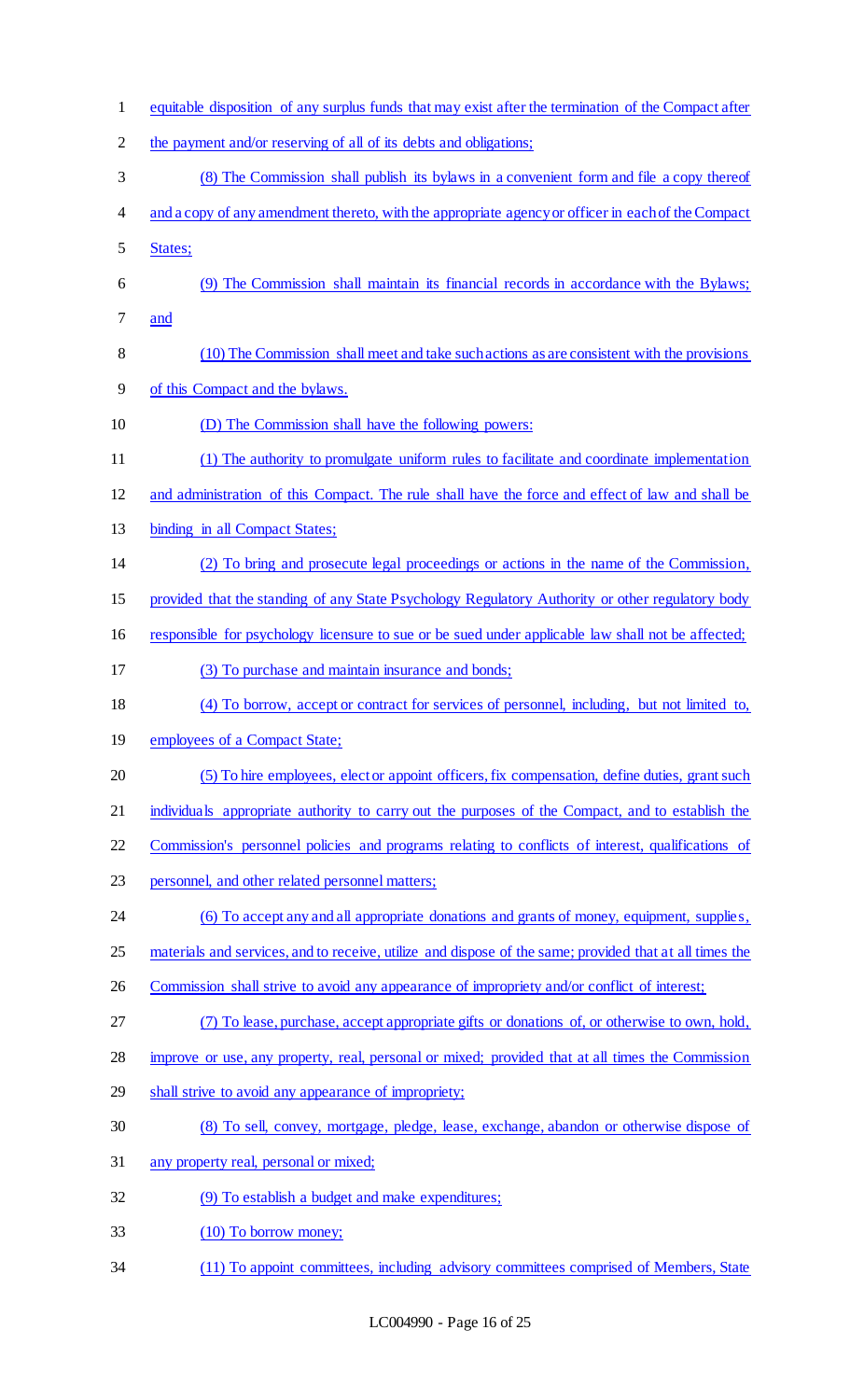regulators, State legislators or their representatives, and consumer representatives, and such other interested persons as may be designated in this Compact and the bylaws; (12) To provide and receive information from, and to cooperate with, law enforcement agencies; (13) To adopt and use an official seal; and (14) To perform such other functions as may be necessary or appropriate to achieve the purposes of this Compact consistent with the state regulation of psychology licensure, temporary in-person, face-to-face practice and telepsychology practice. (E) The Executive Board. The elected officers shall serve as the Executive Board, which shall have the power to act on behalf of the Commission according to the terms of this Compact. (1) The Executive Board shall be comprised of six (6) members: (a) Five (5) voting members who are elected from the current membership of the Commission by the Commission; (b) One exofficio, nonvoting member from the recognized membership organization composed of State and Provincial Psychology Regulatory Authorities. (2) The exofficio member must have served as staff or member on a State Psychology Regulatory Authority and will be selected by its respective organization. 19 (3) The Commission may remove any member of the Executive Board as provided in Bylaws. (4) The Executive Board shall meet at least annually. (5) The Executive Board shall have the following duties and responsibilities: (a) Recommend to the entire Commission changes to the Rules or bylaws, changes to this 24 Compact legislation, fees paid by Compact States such as annual dues, and any other applicable fees; 26 (b) Ensure Compact administration services are appropriately provided, contractual or otherwise; (c) Prepare and recommend the budget; (d) Maintain financial records on behalf of the Commission; (e) Monitor Compact compliance of member states and provide compliance reports to the Commission; (f) Establish additional committees as necessary; and (g) Other duties as provided in Rules or bylaws. (F) Financing of the Commission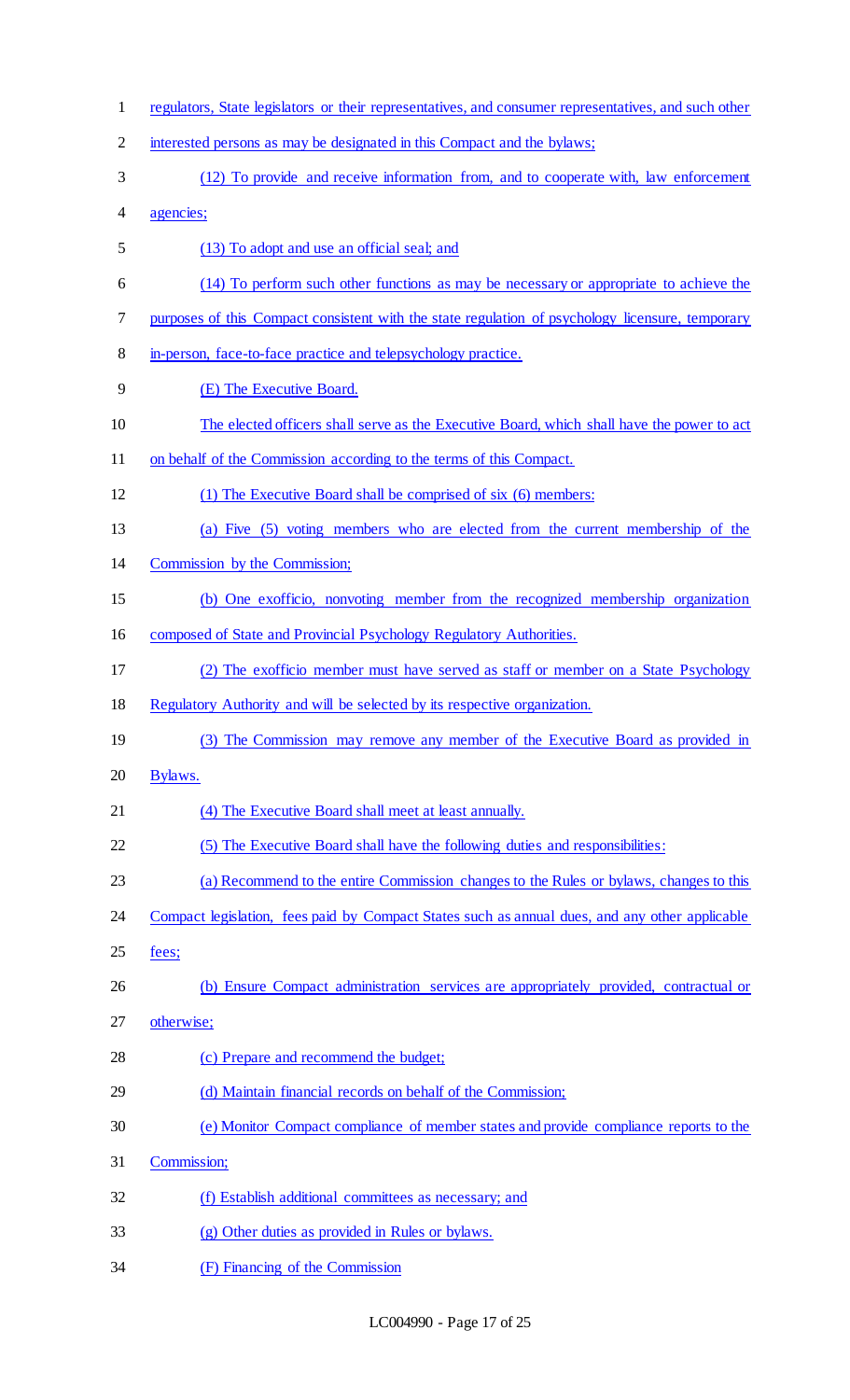- (1) The Commission shall pay, or provide for the payment of the reasonable expenses of
- its establishment, organization and ongoing activities.
- (2) The Commission may accept any and all appropriate revenue sources, donations and grants of money, equipment, supplies, materials and services.
- (3) The Commission may levy on and collect an annual assessment from each Compact State or impose fees on other parties to cover the cost of the operations and activities of the Commission and its staff which must be in a total amount sufficient to cover its annual budget as approved each year for which revenue is not provided by other sources. The aggregate annual assessment amount shall be allocated based upon a formula to be determined by the Commission
- which shall promulgate a rule binding upon all Compact States.
- (4) The Commission shall not incur obligations of any kind prior to securing the funds adequate to meet the same; nor shall the Commission pledge the credit of any of the Compact
- States, except by and with the authority of the Compact State.
- (5) The Commission shall keep accurate accounts of all receipts and disbursements. The
- receipts and disbursements of the Commission shall be subject to the audit and accounting

procedures established under its Bylaws. However, all receipts and disbursements of funds handled

- by the Commission shall be audited yearly by a certified or licensed public accountant and the
- 18 report of the audit shall be included in and become part of the annual report of the Commission.
- 19 (G) Qualified Immunity, Defense, and Indemnification.
- (1) The members, officers, Executive Director, employees and representatives of the Commission shall be immune from suit and liability, either personally or in their official capacity,
- 22 for any claim for damage to or loss of property or personal injury or other civil liability caused by
- or arising out of any actual or alleged act, error or omission that occurred, or that the person against
- 24 whom the claim is made had a reasonable basis for believing occurred within the scope of
- 25 Commission employment, duties or responsibilities; provided that nothing in this subsection shall
- 26 be construed to protect any such person from suit and/or liability for any damage, loss, injury or
- 27 liability caused by the intentional or willful or wanton misconduct of that person.
- 28 (2) The Commission shall defend any member, officer, Executive Director, employee or representative of the Commission in any civil action seeking to impose liability arising out of any actual or alleged act, error or omission that occurred within the scope of Commission employment, duties or responsibilities, or that the person against whom the claim is made had a reasonable basis for believing occurred within the scope of Commission employment, duties or responsibilities; provided that nothing herein shall be construed to prohibit that person from retaining that person's
- own counsel; and provided further, that the actual or alleged act, error or omission did not result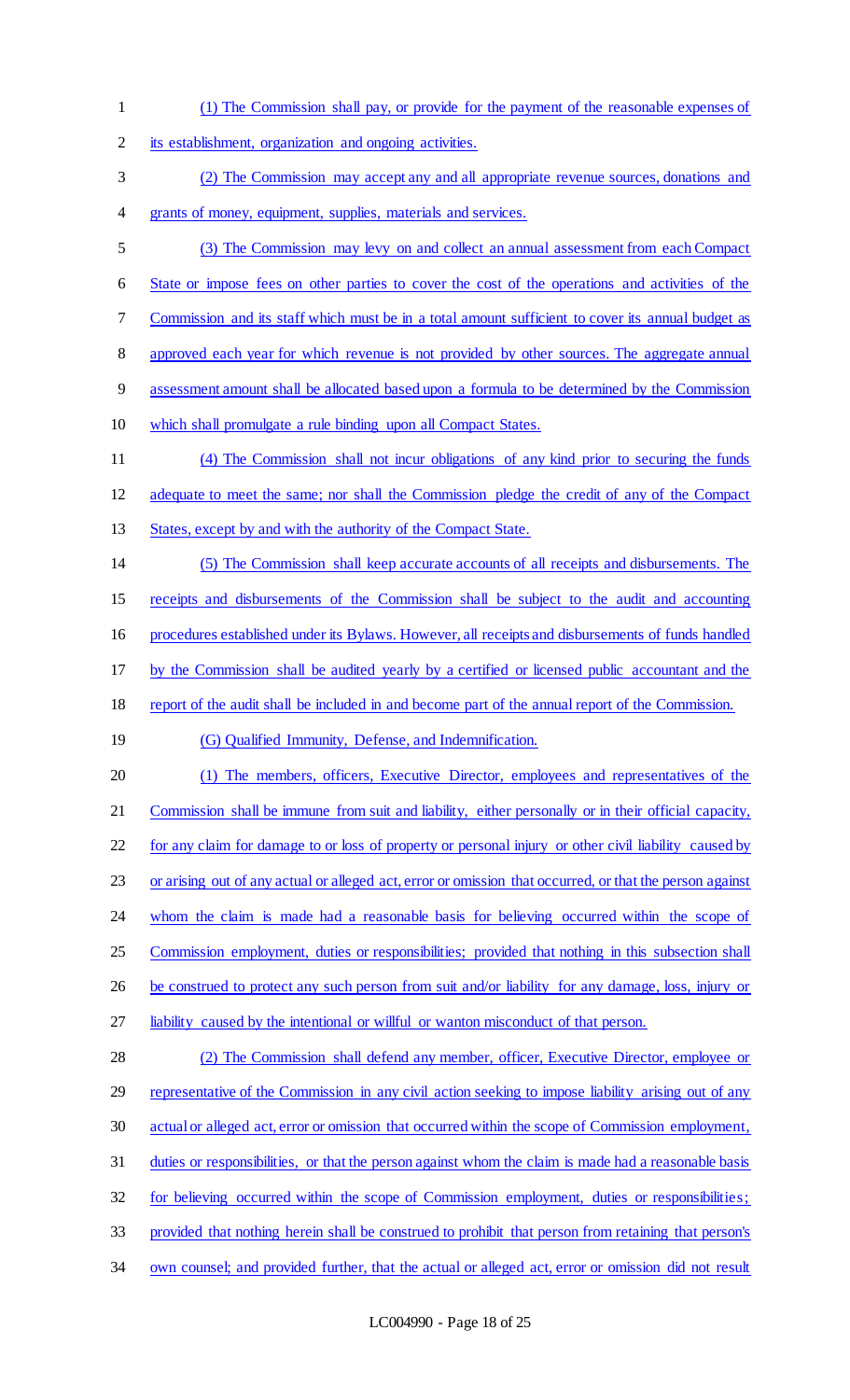1 from that person's intentional or willful or wanton misconduct.

| $\mathbf{2}$ | (3) The Commission shall indemnify and hold harmless any member, officer, Executive                   |
|--------------|-------------------------------------------------------------------------------------------------------|
| 3            | Director, employee or representative of the Commission for the amount of any settlement or            |
| 4            | judgment obtained against that person arising out of any actual or alleged act, error or omission     |
| 5            | that occurred within the scope of Commission employment, duties or responsibilities, or that such     |
| 6            | person had a reasonable basis for believing occurred within the scope of Commission employment,       |
| 7            | duties or responsibilities, provided that the actual or alleged act, error or omission did not result |
| 8            | from the intentional or willful or wanton misconduct of that person.                                  |
| 9            | <b>ARTICLE XI</b>                                                                                     |
| 10           | <b>RULEMAKING</b>                                                                                     |
| 11           | (A) The Commission shall exercise its rulemaking powers pursuant to the criteria set forth            |
| 12           | in this Article and the Rules adopted thereunder. Rules and amendments shall become binding as        |
| 13           | of the date specified in each rule or amendment.                                                      |
| 14           | (B) If a majority of the legislatures of the Compact States rejects a rule, by enactment of a         |
| 15           | statute or resolution in the same manner used to adopt the Compact, then such rule shall have no      |
| 16           | further force and effect in any Compact State.                                                        |
| 17           | (C) Rules or amendments to the rules shall be adopted at a regular or special meeting of              |
| 18           | the Commission.                                                                                       |
| 19           | (D) Prior to promulgation and adoption of a final rule or Rules by the Commission, and at             |
| 20           | least sixty (60) days in advance of the meeting at which the rule will be considered and voted upon,  |
| 21           | the Commission shall file a Notice of Proposed Rulemaking:                                            |
| 22           | (1) On the website of the Commission; and                                                             |
| 23           | (2) On the website of each Compact States' Psychology Regulatory Authority or the                     |
| 24           | publication in which each state would otherwise publish proposed rules.                               |
| 25           | (E) The Notice of Proposed Rulemaking shall include:                                                  |
| 26           | (1) The proposed time, date, and location of the meeting in which the rule will be                    |
| 27           | considered and voted upon;                                                                            |
| 28           | (2) The text of the proposed rule or amendment and the reason for the proposed rule;                  |
| 29           | (3) A request for comments on the proposed rule from any interested person; and                       |
| 30           | (4) The manner in which interested persons may submit notice to the Commission of their               |
| 31           | intention to attend the public hearing and any written comments.                                      |
| 32           | (F) Prior to adoption of a proposed rule, the Commission shall allow persons to submit                |
| 33           | written data, facts, opinions and arguments, which shall be made available to the public.             |
| 34           | (G) The Commission shall grant an opportunity for a public hearing before it adopts a rule            |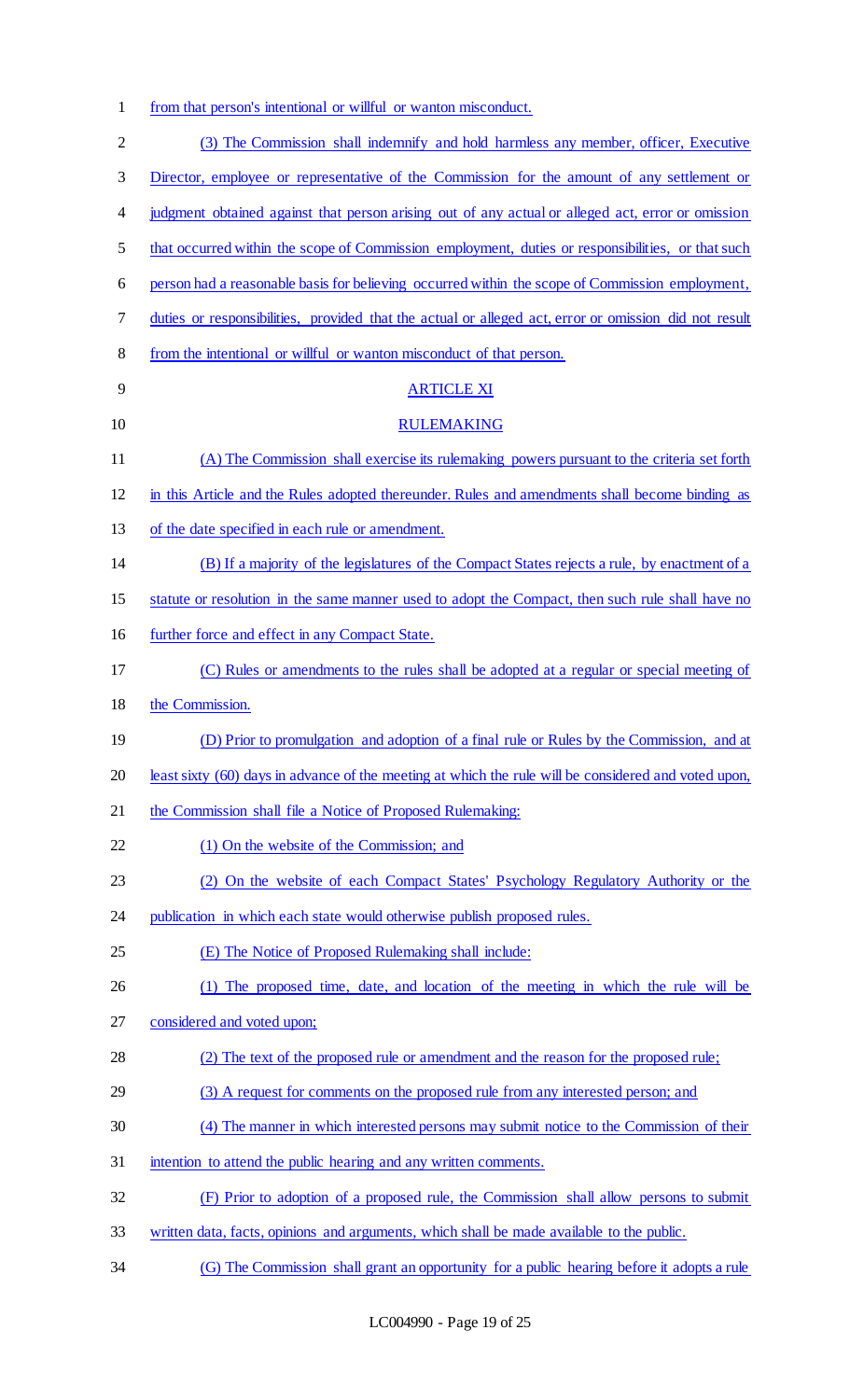or amendment if a hearing is requested by: 2 (1) At least twenty-five (25) persons who submit comments independently of each other; (2) A governmental subdivision or agency; or (3) A duly appointed person in an association that has at least twenty-five (25) members. (H) If a hearing is held on the proposed rule or amendment, the Commission shall publish 6 the place, time, and date of the scheduled public hearing. (1) All persons wishing to be heard at the hearing shall notify the Executive Director of the Commission or other designated member in writing of their desire to appear and testify at the hearing not less than five (5) business days before the scheduled date of the hearing. (2) Hearings shall be conducted in a manner providing each person who wishes to comment 11 a fair and reasonable opportunity to comment orally or in writing. (3) No transcript of the hearing is required, unless a written request for a transcript is made, in which case the person requesting the transcript shall bear the cost of producing the transcript. A recording may be made in lieu of a transcript under the same terms and conditions as a transcript. This subsection shall not preclude the Commission from making a transcript or recording of the hearing if it so chooses. (4) Nothing in this section shall be construed as requiring a separate hearing on each rule. Rules may be grouped for the convenience of the Commission at hearings required by this section. (I) Following the scheduled hearing date, or by the close of business on the scheduled hearing date if the hearing was not held, the Commission shall consider all written and oral comments received. (J) The Commission shall, by majority vote of all members, take final action on the proposed rule and shall determine the effective date of the rule, if any, based on the rulemaking 24 record and the full text of the rule. 25 (K) If no written notice of intent to attend the public hearing by interested parties is 26 received, the Commission may proceed with promulgation of the proposed rule without a public hearing. 28 (L) Upon determination that an emergency exists, the Commission may consider and adopt 29 an emergency rule without prior notice, opportunity for comment, or hearing, provided that the usual rulemaking procedures provided in the Compact and in this section shall be retroactively applied to the rule as soon as reasonably possible, in no event later than ninety (90) days after the effective date of the rule. For the purposes of this provision, an emergency rule is one that must be adopted immediately in order to: (1) Meet an imminent threat to public health, safety, or welfare;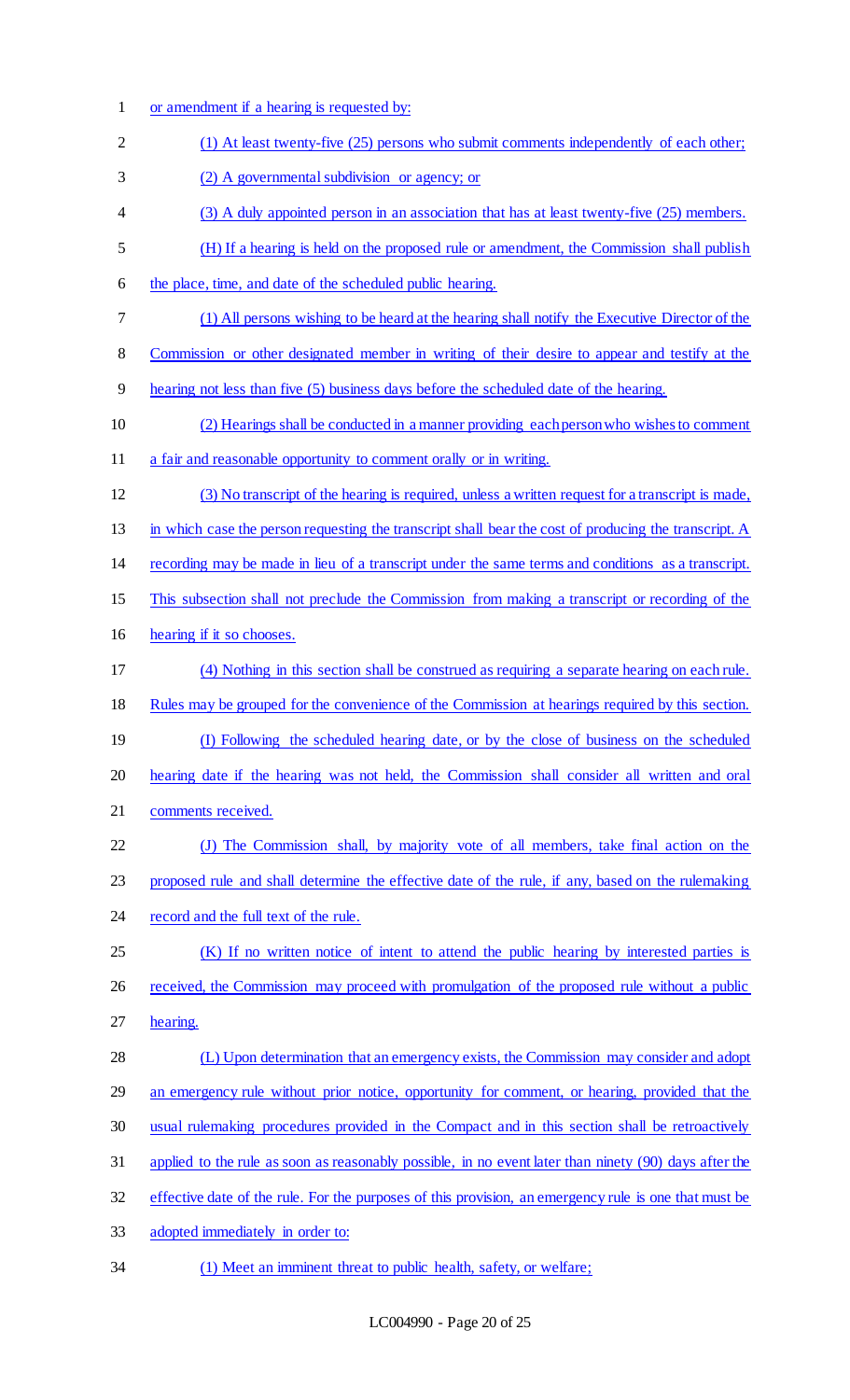| $\mathbf{1}$   | (2) Prevent a loss of Commission or Compact State funds;                                                |
|----------------|---------------------------------------------------------------------------------------------------------|
| $\overline{2}$ | (3) Meet a deadline for the promulgation of an administrative rule that is established by               |
| 3              | federal law or rule; or                                                                                 |
| 4              | (4) Protect public health and safety.                                                                   |
| 5              | (M) The Commission or an authorized committee of the Commission may direct revisions                    |
| 6              | to a previously adopted rule or amendment for purposes of correcting typographical errors, errors       |
| 7              | in format, errors in consistency, or grammatical errors. Public notice of any revisions shall be        |
| 8              | posted on the website of the Commission. The revision shall be subject to challenge by any person       |
| 9              | for a period of thirty (30) days after posting. The revision may be challenged only on grounds that     |
| 10             | the revision results in a material change to a rule. A challenge shall be made in writing, and          |
| 11             | delivered to the Chair of the Commission prior to the end of the notice period. If no challenge is      |
| 12             | made, the revision will take effect without further action. If the revision is challenged, the revision |
| 13             | may not take effect without the approval of the Commission.                                             |
| 14             | <b>ARTICLE XII</b>                                                                                      |
| 15             | <b>OVERSIGHT, DISPUTE RESOLUTION AND ENFORCEMENT</b>                                                    |
| 16             | (A) Oversight.                                                                                          |
| 17             | (1) The Executive, Legislative and Judicial branches of state government in each Compact                |
| 18             | State shall enforce this Compact and take all actions necessary and appropriate to effectuate the       |
| 19             | Compact's purposes and intent. The provisions of this Compact and the rules promulgated                 |
| 20             | hereunder shall have standing as statutory law.                                                         |
| 21             | (2) All courts shall take judicial notice of the Compact and the rules in any judicial or               |
| 22             | administrative proceeding in a Compact State pertaining to the subject matter of this Compact           |
| 23             | which may affect the powers, responsibilities or actions of the Commission.                             |
| 24             | (3) The Commission shall be entitled to receive service of process in any such proceeding,              |
| 25             | and shall have standing to intervene in such a proceeding for all purposes. Failure to provide service  |
| 26             | of process to the Commission shall render a judgment or order void as to the Commission, this           |
| 27             | Compact or promulgated rules.                                                                           |
| 28             | (B) Default, Technical Assistance, and Termination.                                                     |
| 29             | (1) If the Commission determines that a Compact State has defaulted in the performance                  |
| 30             | of its obligations or responsibilities under this Compact or the promulgated rules, the Commission      |
| 31             | shall:                                                                                                  |
| 32             | (a) Provide written notice to the defaulting state and other Compact States of the nature of            |
| 33             | the default, the proposed means of remedying the default and/or any other action to be taken by the     |
| 34             | Commission; and                                                                                         |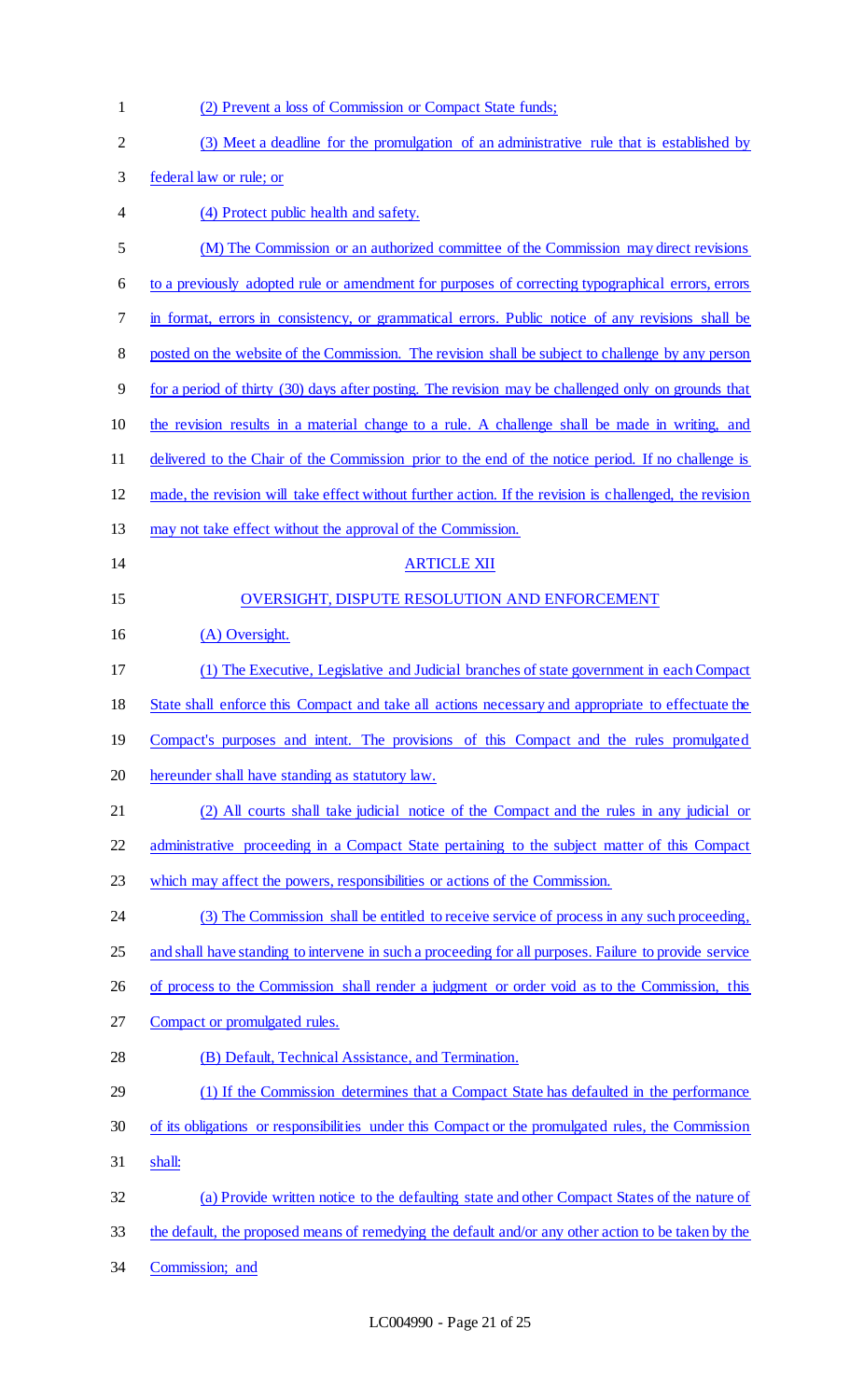(b) Provide remedial training and specific technical assistance regarding the default. (2) If a state in default fails to remedy the default, the defaulting state may be terminated from the Compact upon an affirmative vote of a majority of the Compact States, and all rights, 4 privileges and benefits conferred by this Compact shall be terminated on the effective date of termination. A remedy of the default does not relieve the offending state of obligations or liabilities incurred during the period of default. (3) Termination of membership in the Compact shall be imposed only after all other means of securing compliance have been exhausted. Notice of intent to suspend or terminate shall be submitted by the Commission to the Governor, the majority and minority leaders of the defaulting state's legislature, and each of the Compact States. (4) A Compact State which has been terminated is responsible for all assessments, obligations and liabilities incurred through the effective date of termination, including obligations which extend beyond the effective date of termination. (5) The Commission shall not bear any costs incurred by the state which is found to be in default or which has been terminated from the Compact, unless agreed upon in writing between the Commission and the defaulting state. (6) The defaulting state may appeal the action of the Commission by petitioning the U.S. District Court for the state of Georgia or the federal district where the Compact has its principal 19 offices. The prevailing member shall be awarded all costs of such litigation, including reasonable attorney's fees. 21 (C) Dispute Resolution. 22 (1) Upon request by a Compact State, the Commission shall attempt to resolve disputes related to the Compact which arise among Compact States and between Compact and Non-24 Compact States. (2) The Commission shall promulgate a rule providing for both mediation and binding dispute resolution for disputes that arise before the commission. (D) Enforcement. (1) The Commission, in the reasonable exercise of its discretion, shall enforce the provisions and Rules of this Compact. (2) By majority vote, the Commission may initiate legal action in the United States District Court for the State of Georgia or the federal district where the Compact has its principal offices against a Compact State in default to enforce compliance with the provisions of the Compact and its promulgated Rules and Bylaws. The relief sought may include both injunctive relief and 34 damages. In the event judicial enforcement is necessary, the prevailing member shall be awarded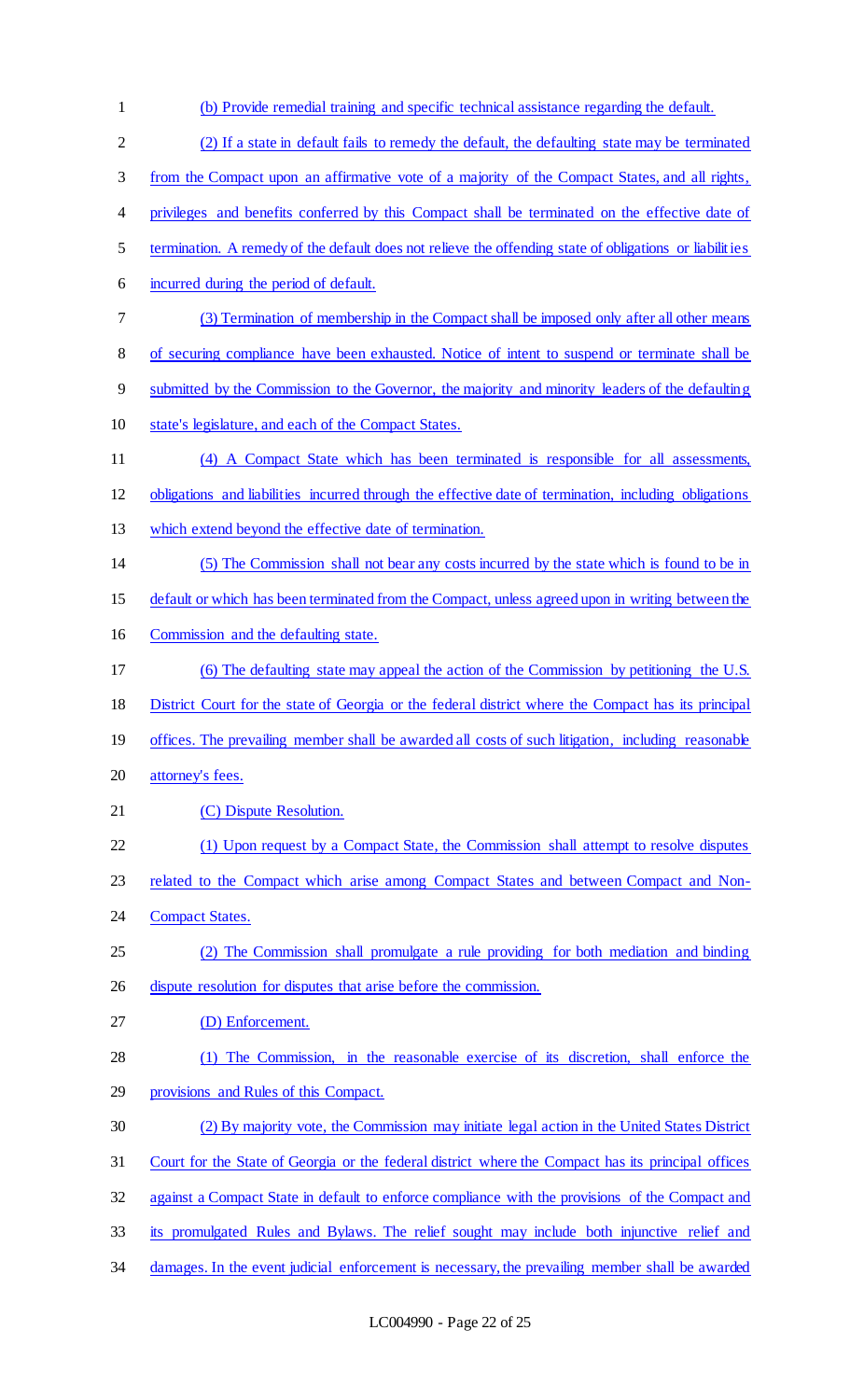| $\mathbf{1}$   | all costs of such litigation, including reasonable attorney's fees.                                |
|----------------|----------------------------------------------------------------------------------------------------|
| $\overline{2}$ | (3) The remedies herein shall not be the exclusive remedies of the Commission. The                 |
| 3              | Commission may pursue any other remedies available under federal or state law.                     |
| 4              | <b>ARTICLE XIII</b>                                                                                |
| 5              | DATE OF IMPLEMENTATION OF THE PSYCHOLOGY INTERJURISDICTIONAL                                       |
| 6              | COMPACT COMMISSION AND ASSOCIATED RULES, WITHDRAWAL, AND                                           |
| 7              | <b>AMENDMENTS</b>                                                                                  |
| 8              | (A) The Compact shall come into effect on the date on which the Compact is enacted into            |
| 9              | law in the seventh Compact State. The provisions which become effective at that time shall be      |
| 10             | limited to the powers granted to the Commission relating to assembly and the promulgation of       |
| 11             | rules. Thereafter, the Commission shall meet and exercise rulemaking powers necessary to the       |
| 12             | implementation and administration of the Compact.                                                  |
| 13             | (B) Any state which joins the Compact subsequent to the Commission's initial adoption of           |
| 14             | the rules shall be subject to the rules as they exist on the date on which the Compact becomes law |
| 15             | in that state. Any rule which has been previously adopted by the Commission shall have the full    |
| 16             | force and effect of law on the day the Compact becomes law in that state.                          |
| 17             | (C) Any Compact State may withdraw from this Compact by enacting a statute repealing               |
| 18             | the same.                                                                                          |
| 19             | (1) A Compact State's withdrawal shall not take effect until six (6) months after enactment        |
| 20             | of the repealing statute.                                                                          |
| 21             | (2) Withdrawal shall not affect the continuing requirement of the withdrawing State's              |
| 22             | Psychology Regulatory Authority to comply with the investigative and adverse action reporting      |
| 23             | requirements of this act prior to the effective date of withdrawal.                                |
| 24             | (D) Nothing contained in this Compact shall be construed to invalidate or prevent any              |
| 25             | psychology licensure agreement or other cooperative arrangement between a Compact State and a      |
| 26             | Non-Compact State which does not conflict with the provisions of this Compact.                     |
| 27             | (E) This Compact may be amended by the Compact States. No amendment to this Compact                |
| 28             | shall become effective and binding upon any Compact State until it is enacted into the law of all  |
| 29             | <b>Compact States.</b>                                                                             |
| 30             | <b>ARTICLE XIV</b>                                                                                 |
| 31             | <b>CONSTRUCTION AND SEVERABILITY</b>                                                               |
| 32             | This Compact shall be liberally construed so as to effectuate the purposes thereof. If this        |
| 33             | Compact shall be held contrary to the constitution of any state member thereto, the Compact shall  |
| 34             | remain in full force and effect as to the remaining Compact States.                                |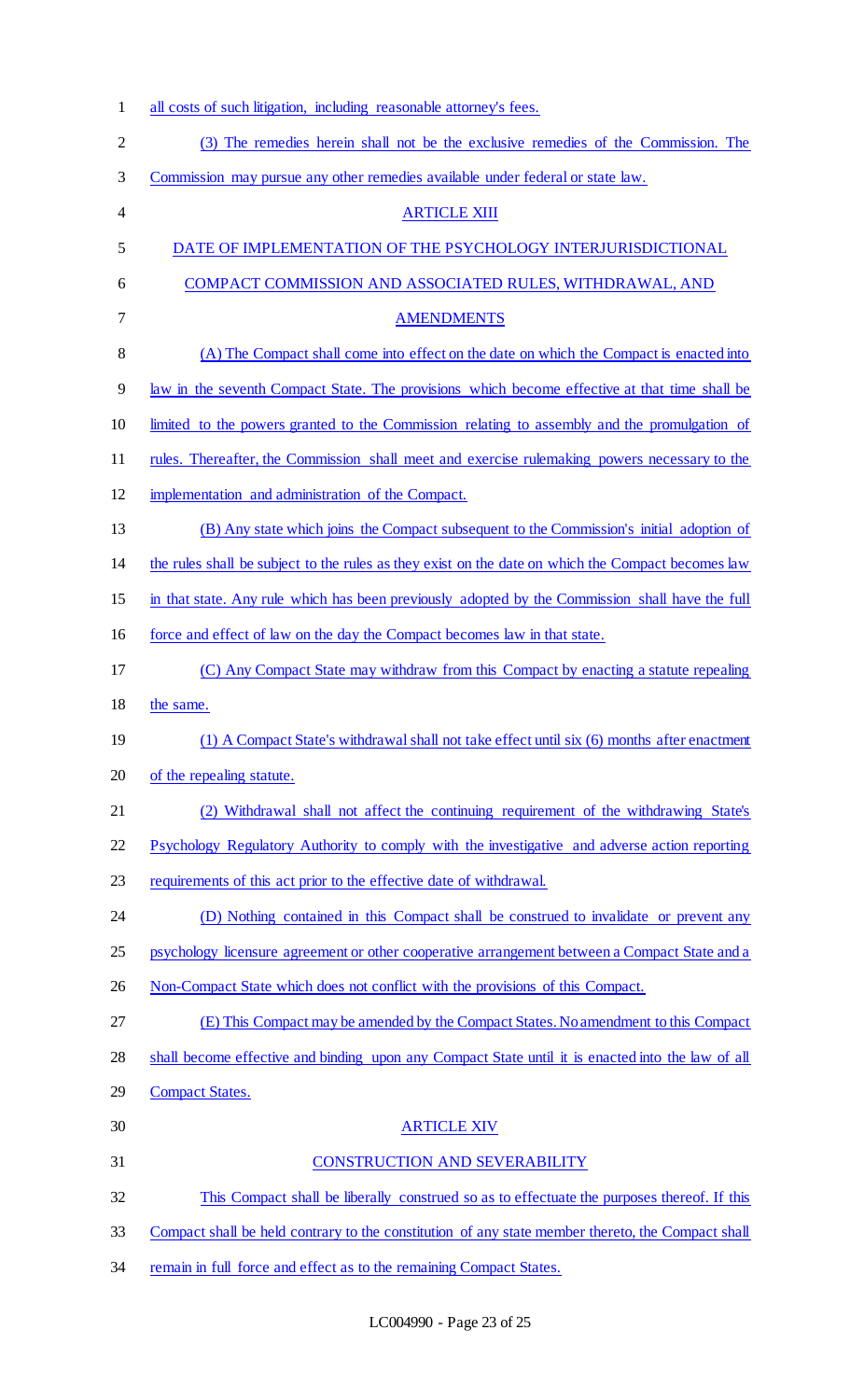#### 1 **5-44.1-4. Ratification procedure – Effective date.**

 When the governor shall have executed the compact on behalf of this state and shall have caused a verified copy to be filed with the secretary of state; and when the compact shall have been 4 ratified by one or more of the state, territories or possessions of the United States, the District of Columbia, and/or the Commonwealth of Puerto Rico, then the compact shall become operative and effective as between this state and those other state or states, territories or possessions of the United States, the District of Columbia, and/or the Commonwealth of Puerto Rico. The governor is authorized and directed to take any action that may be necessary to complete the exchange of official documents as between this state and any other state, territory or possession of the United States, the District of Columbia, or the Commonwealth of Puerto Rico, ratifying the compact. **5-44.1-5. Compact administrator.** Pursuant to the compact, the governor is authorized and empowered to designate an officer who shall be the compact administrator and who, acting jointly with like officers of other party states, shall promulgate rules and regulations to more effectively carry out the terms of the compact. The compact administrator shall serve subject to the pleasure of the governor. The compact 16 administrator is authorized, empowered and directed to cooperate with all departments, agencies and officers of and in the government of this state and its subdivisions in facilitating the proper administration of the compact or of any supplementary agreement or agreements entered into by 19 this state under it. **5-44.1-6. Supplementary agreements.** 21 The compact administrator is authorized and empowered to enter into supplementary 22 agreements with appropriate officials of other states pursuant to the compact. In the event that a supplementary agreement shall require or contemplate the use of any institution or facility of this 24 state or require or contemplate the provision of any service by this state, the supplementary 25 agreement shall have no force or effect until approved by the head of the department or agency 26 under whose jurisdiction the institution or facility is operated or whose department or agency will

- 27 be charged with the rendering of the service.
- 

28 SECTION 2. This act shall take effect upon passage.

======== LC004990 ========